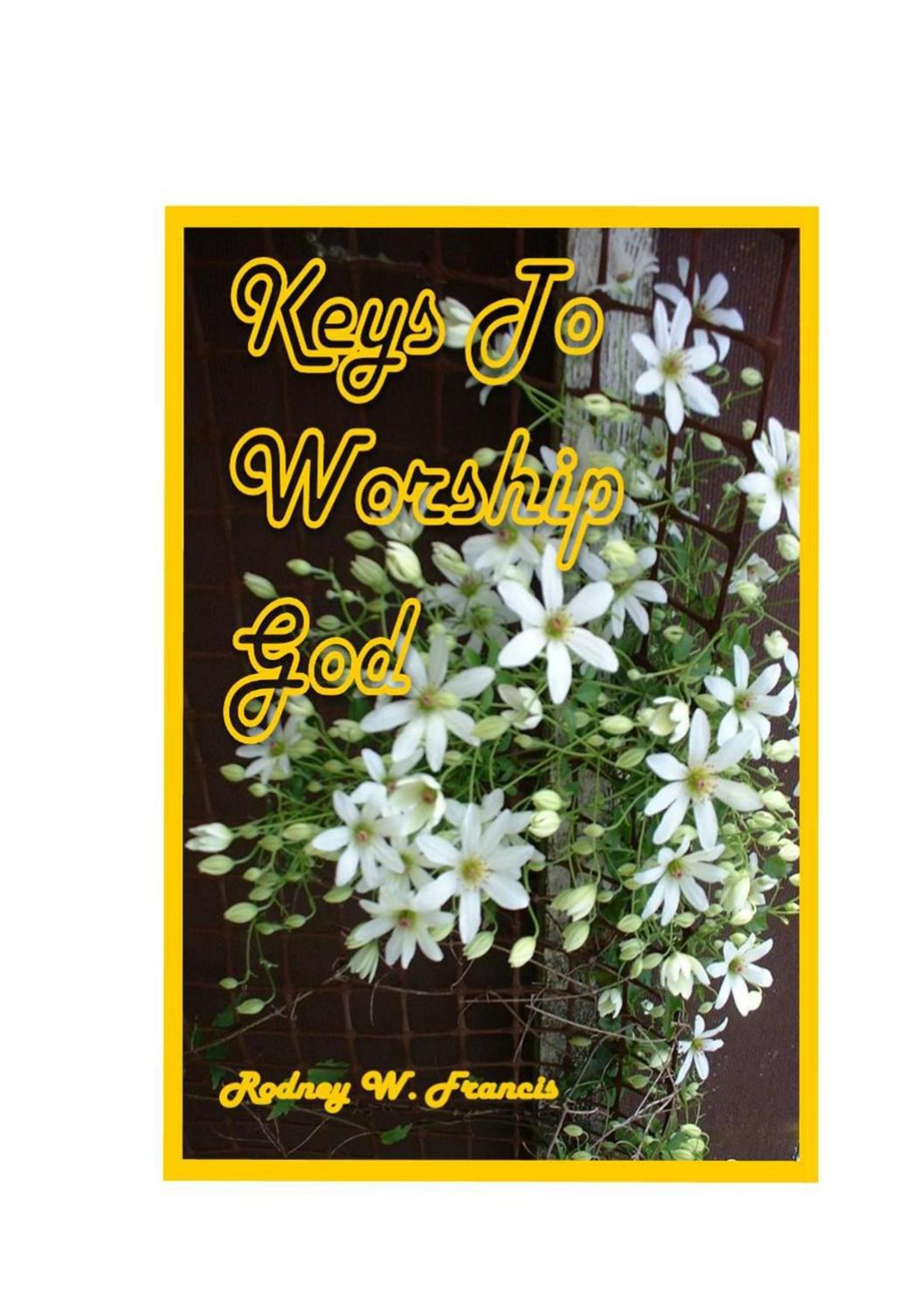#### **ABOUT THE AUTHOR:**



**Rodney and Jean Francis** 

Rodney W. Francis is the Founder/Director of "The Gospel Faith Messenger", a Ministry involved in proclaiming the Gospel through tracts, books, manuals, three Bible Correspondence Courses, a Newsletter, Barnabas Bulletin, audio and video tapes, letter writing, mail counselling, International Training Schools, Seminars, preaching, Prophetic Teams and Holy Spirit Conferences.

It commenced in 1964 and has been instrumental in touching multiplied thousands of people in over 90 nations. Rodney's ministry takes him to the wider Body of Christ internationally, where he is able to impart a unique combination of the love of God and Holy Spirit giftings. He has had many years of church involvement, Pastoring, Leadership positions, Church Planting, Training Timothy's and Equipping for Leadership. More than 20 books have been written which are read in numbers of countries.

Since the commencement of the year 2000, Rodney and Jean have been full-time in "The GFM", trusting the Lord for their provision. Rodney is credentialed with the U.K. Elim Churches Incorporated (ECI) and "The GFM" Ministry.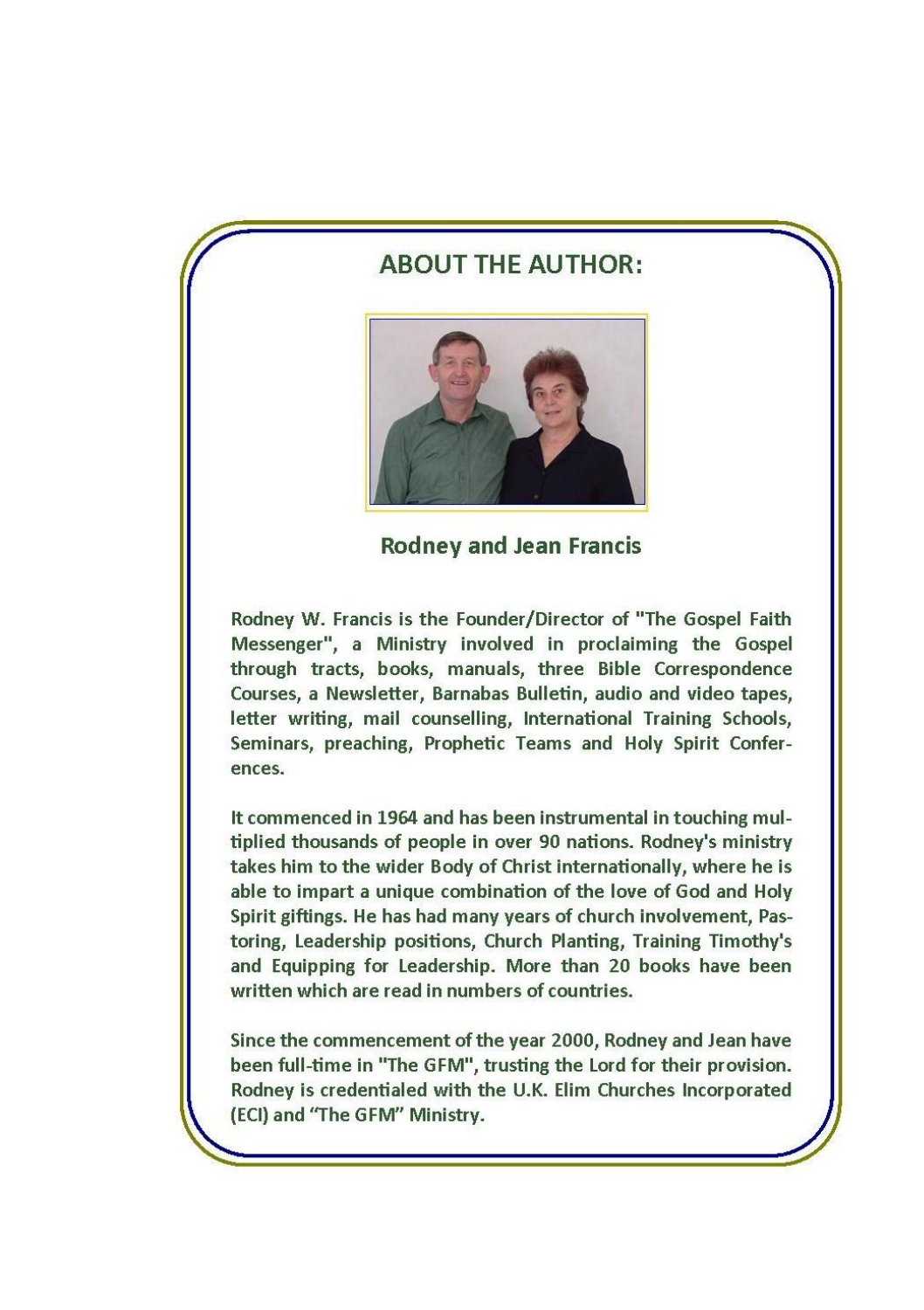# **KEYS TO WORSHIP** GOD

*By Rodney W. Francis*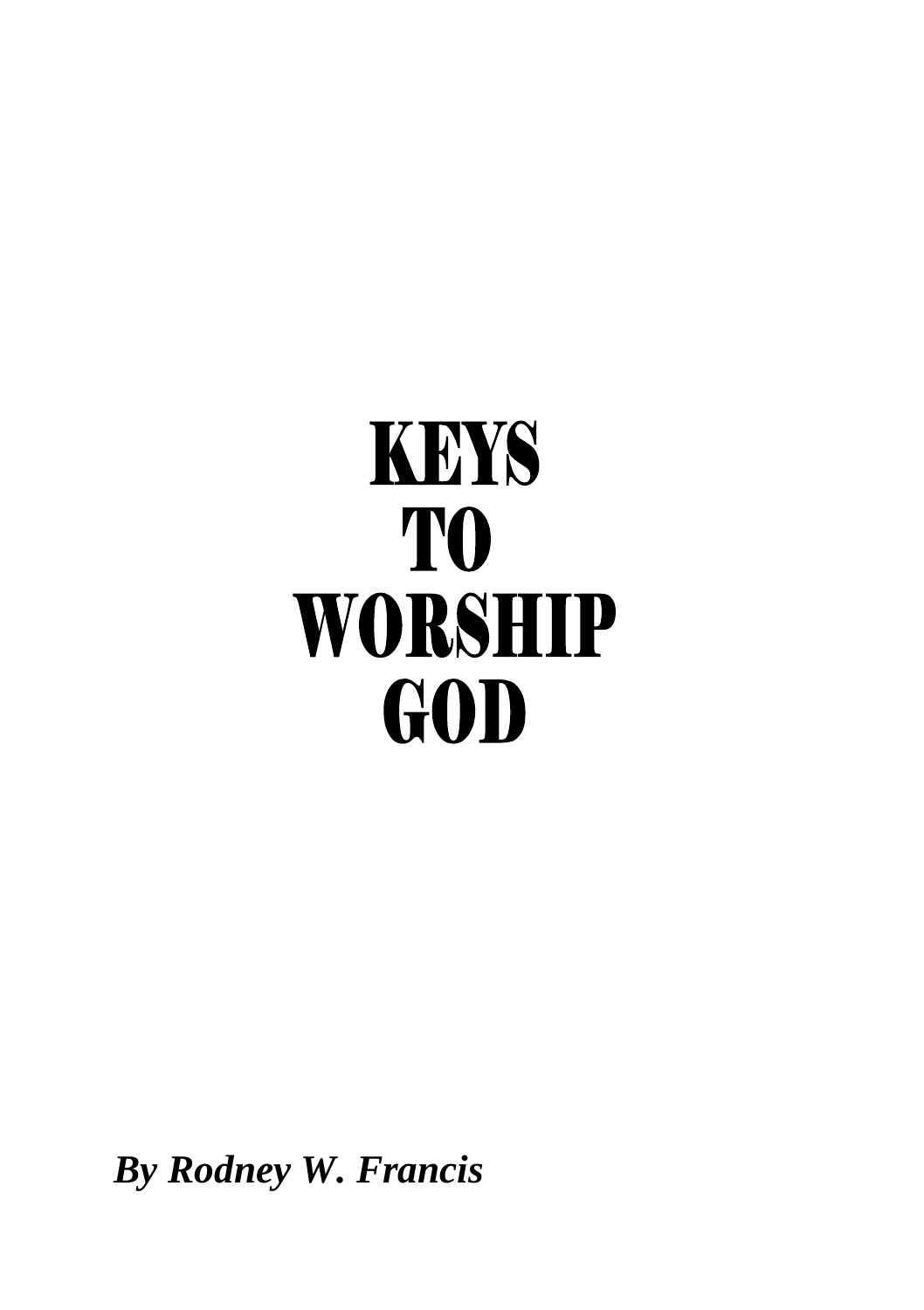All Rights Reserved: No part of this book may be altered in any way. It may be photocopied for group use to help strengthen others who desire to grow in the Kingdom of God.

#### **COPYRIGHT ACKNOWLEDGMENT**

This book is dedicated to all who sincerely desire to learn more from the Word of God in order to live a God-glorifying life-style, and to those who will use it to teach others the positives of God's Word in the here and now.

\*\*\*\*\*\*\*\*\*\*\*\*\*\*\*\*\*\*\*\*\*

The Scriptural basis of these studies is taken from The King James Version (KJV) of the Bible.

Scripture quotations marked (AMP) are taken from The Amplified Bible. Old Testament copyright © 1965, 1987 by The Zondervan Corporation. The Amplified New Testament copyright 1958, 1987 by The Lockman Foundation. Used by permission.

Verses marked (TLB) are taken from The Living Bible © 1971. Used by permission of Tyndale House Publishers, Inc., Wheaton, IL 60189, U.S.A. All rights reserved.

Scripture taken from the Holy Bible, New International Version marked (NIV). Copyright © 1973, 1978, 1984 by International Bible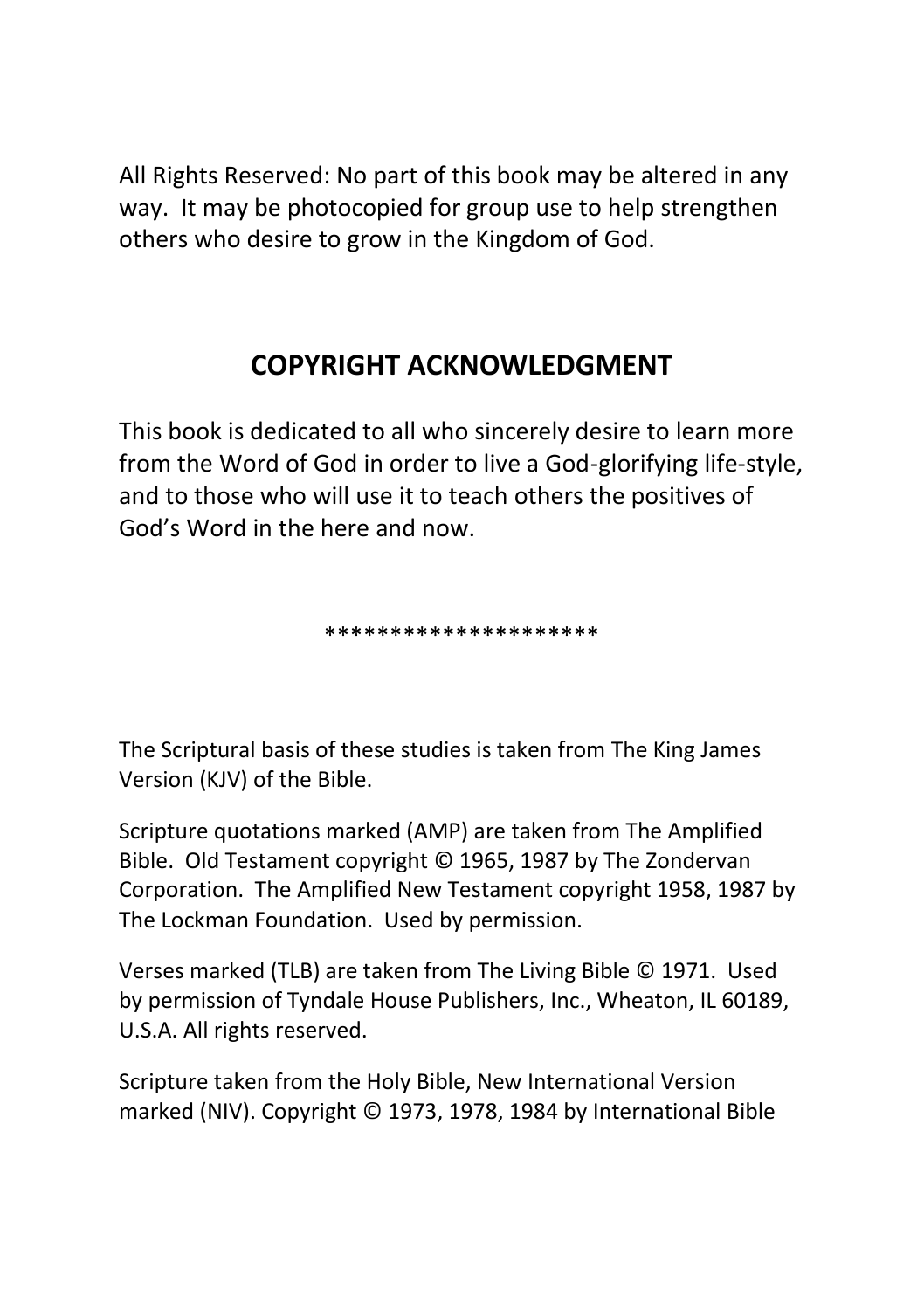Society. Used by permission of Hodder and Stoughton Limited, London, England.

Word meanings marked (Bullinger's) are taken from "A Critical Lexicon and Concordance to the English and Greek New Testament" by E.W. Bullinger. Published by Zondervan, Grand Rapids, Michigan 49506, U.S.A.

Word meanings marked (Wilson's) are taken from "Wilson's Old Testament Word Studies." Published by Hendrickson Publishers, P.O. Box 3473, Peabody, MA 01961-3473, U.S.A.

Word meanings marked (Strong's) are taken from "The New Strong's Exhaustive Concordance of the Bible" by James Strong, LL.D., S.T.D Copyright © 1984. Permission to use granted by Thomas Nelson Publishers, P.O. Box 141000, Nashville, Tenn. 37214-1000, U.S.A.

Word meanings marked (Young's) are taken from "Analytical Concordance to the Holy Bible" by Robert Young, LL.D. (8th edition). Published by Lutterworth Press, London, England.

Word meanings marked (Collins) are taken from "Collins English Dictionary." Copyright © 1979 by William Collins Sons & Co. Ltd., P.O. Box 476 GPO, Sydney 2001, Australia.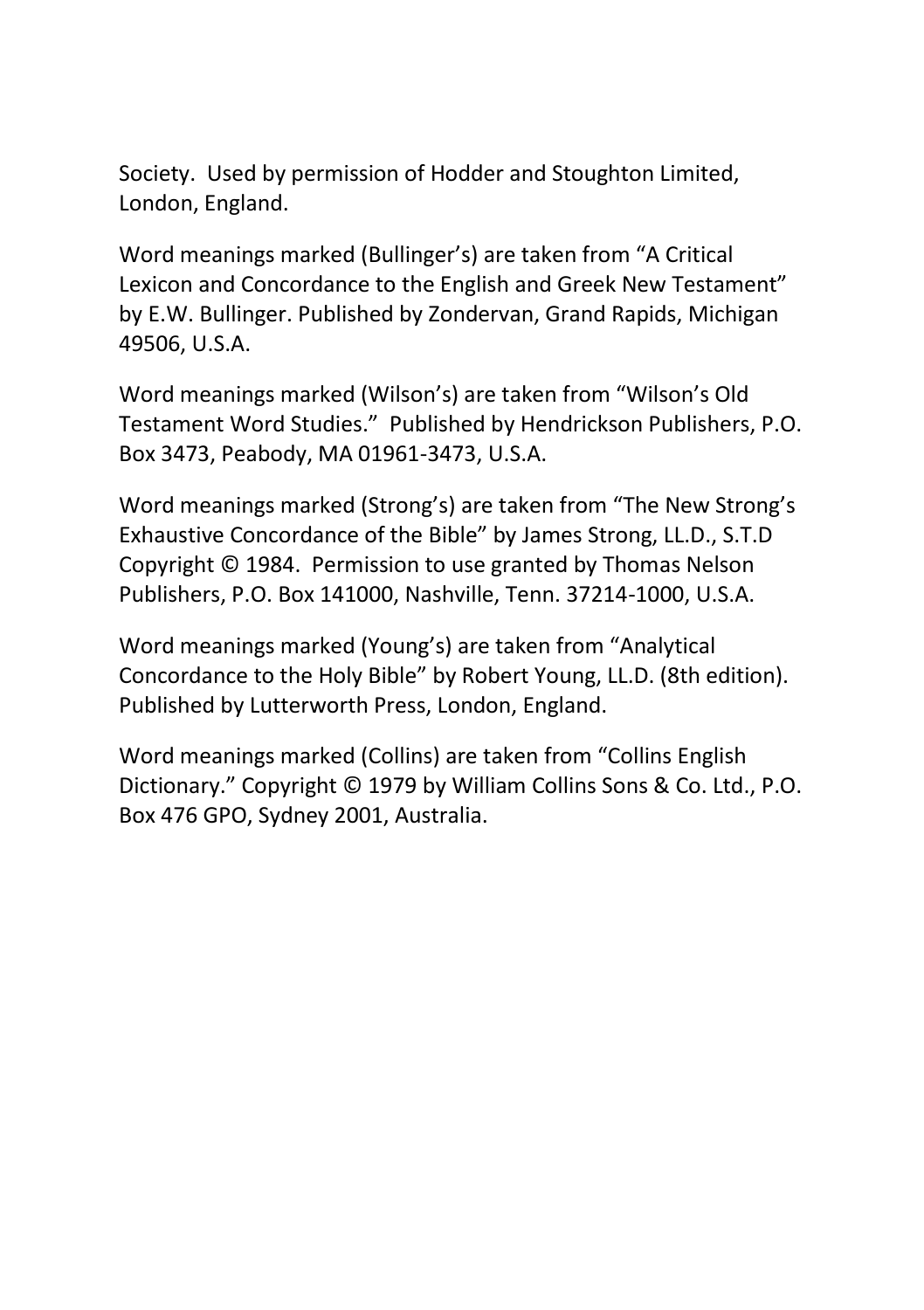## **Contents**

#### **COPYRIGHT ACKNOWLEDGEMENTS**

#### **INTRODUCTION**

**CHAPTER ONE** *KEYS TO WORSHIP GOD*

**CHAPTER TWO** *CHURCH IS THE PLACE OF BLESSING*

**CHAPTER THREE** *SAINTS*

**CHAPTER FOUR** *ARE YOU A CONSUMER OR A PRODUCER?*

**CHAPTER FIVE**  *LOCKED UP BY YOUR OWN THINKING*

**CHAPTER SIX** *KNOW WHO YOU ARE*

**CHAPTER SEVEN** *BUILD THE CHURCH UP*

**CHAPTER EIGHT** *LOVING GOD IS LOVING PEOPLE*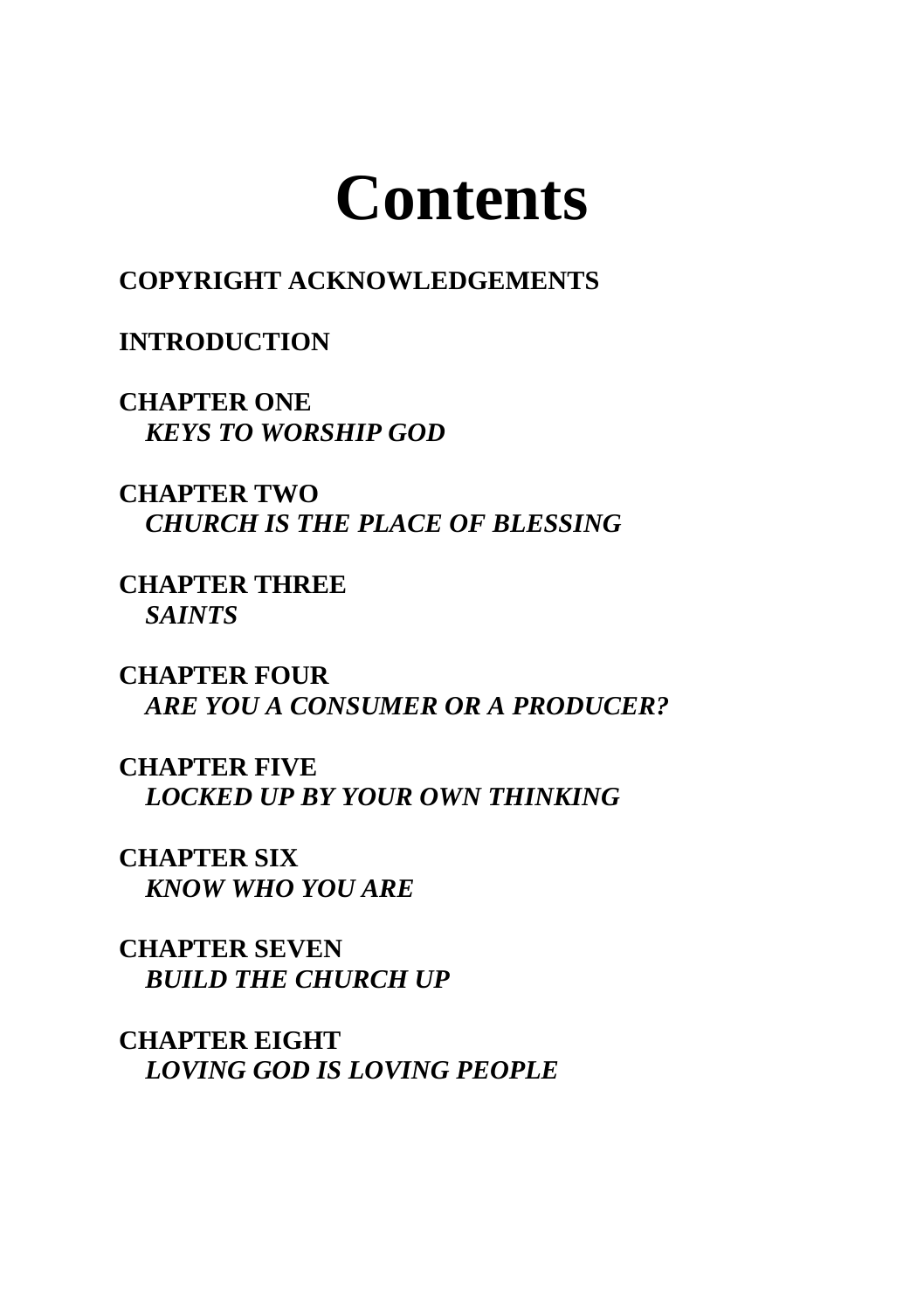### **Introduction**

Life has keys to it.

There are principles that, when we discover them, they help to unlock things for us which then enable us to move ahead with success and fulfilment.

The Christian life is like that, especially the Spirit-filled life.

One of the great keys to Christianity is to believe the truth! You might respond by saying, "Every Christian believes the truth!" I beg to differ. It is so easy to replace the truth of God's Word by our accepting the things we think, we feel, we experience, our circumstances, etc. and thereby reduce it (the Word of God) to a mere mental assent, belief or acceptance, based on our thoughts. So many Christians today have such a low estimation of themselves that it prevents them from rising and accepting the truth of what God has already done for us.

His life-changing truth and power enables us to walk each day "hand in hand" with Jesus the Living, Eternal, Mighty Son of the All-Powerful God. Through these truths you can discover more keys to worship God. Hallelujah!

#### **- Rodney W. Francis**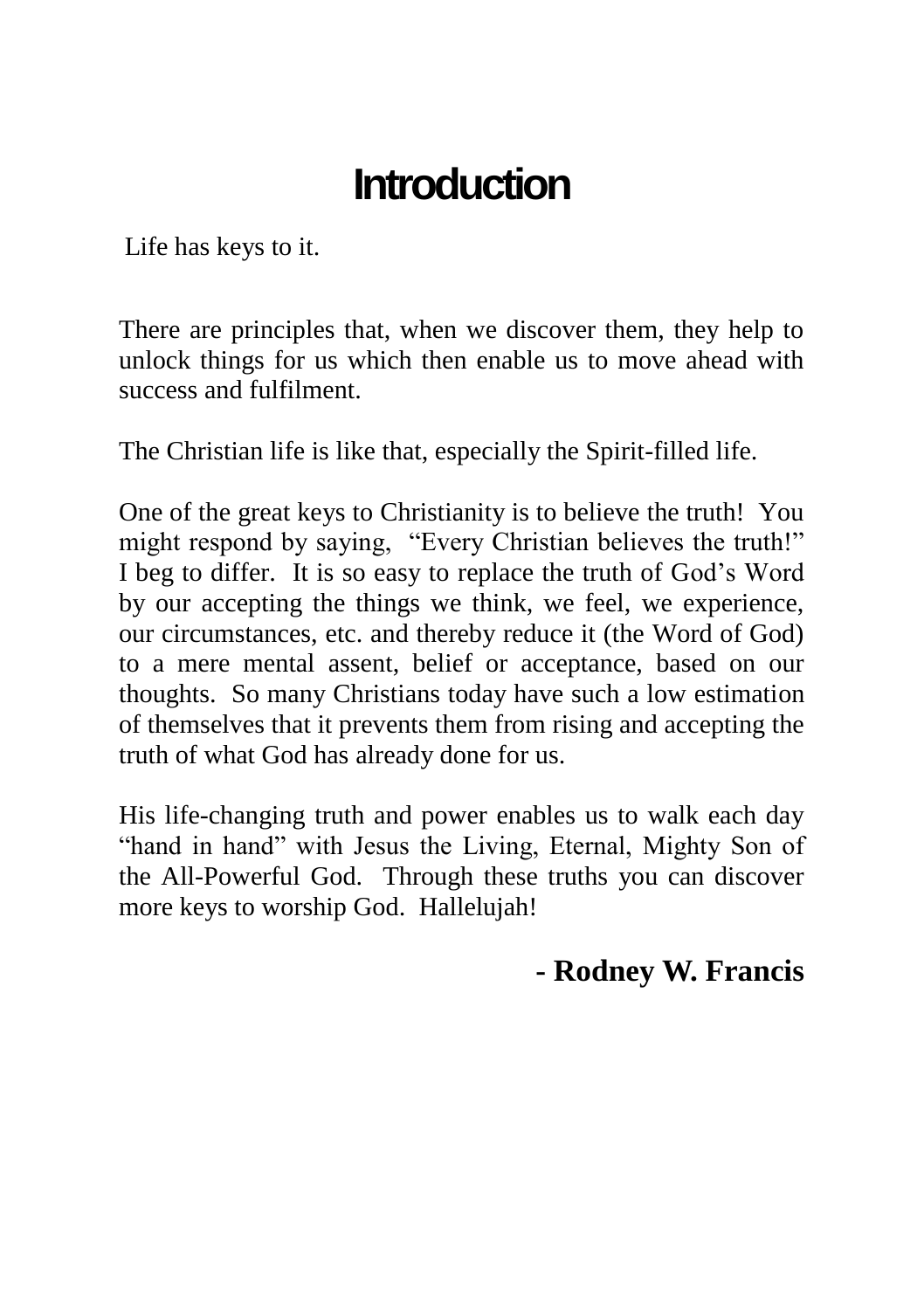*Be ye therefore followers* ("imitators") *of God, as dear children; And walk in love, as Christ also has loved us, and has given himself for us an offering and a sacrifice to God for a sweet smelling savour* ("odour").

*. . . even as Christ also loved the Church, and gave Himself for it;*

*That He might sanctify* ("to set apart from uncleanness") *and cleanse* ("purify, properly an outward cleanliness of body, and then inward purity; pure from every defilement of mind" - Bullinger's) *it with the washing of water by the word, That He might present it to Himself a glorious* ("recognised, honoured, distinguished") *Church, not having spot* ("stain, blot"), *or wrinkle, or any such thing; but that it should be holy* (Greek: "hagios" meaning "physically pure, morally blameless, spiritually consecrated, holy") *and without blemish*  ("blameless") (Ephesians 5:1-2, 25-27, KJV).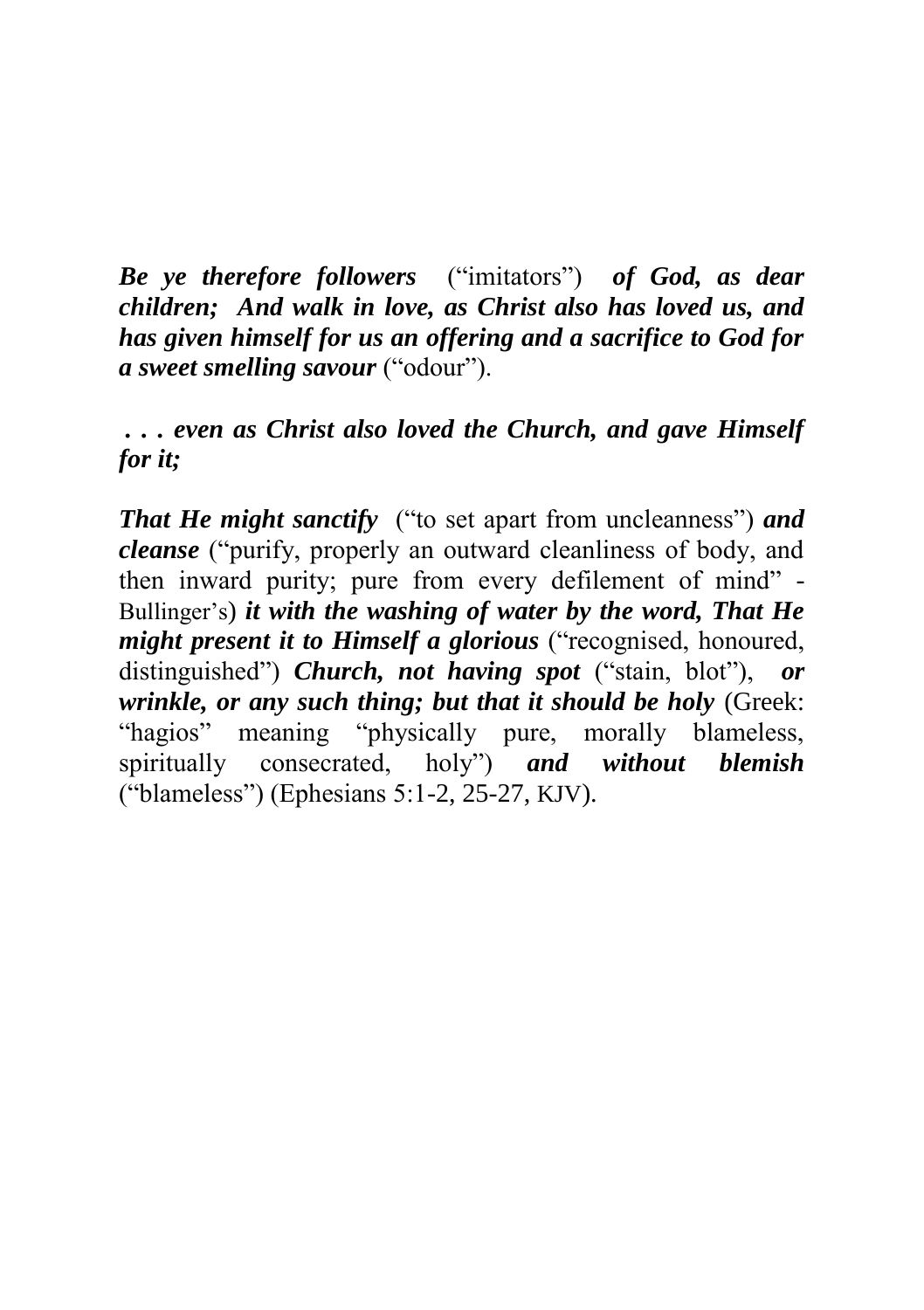#### *CHAPTER ONE*

## **KEYS TO WORSHIP GOD**

It iss very important that we understand who we are as Christians. It is important to know there is something that God is looking for  $-$  a church and people that worships Him. There are keys to release us into worship. One of those keys is for us to know what the Lord has done for us. It is important that we understand what God has done for us so that we can release Him in us and through us.

God has chosen the preaching of the Word to speak to people. In (Matthew 23:37-39) it tells how the longing heart of Jesus is to gather His people under His wings. He was speaking of His people who rejected Him. Jesus knew what rejection was: *"He was despised and rejected of men"* (Isaiah 53:3). Because the people would not gather unto Jesus, they set in motion a direction in their lives that took them into isolation and separation. They retained their religion, they retained their traditions, but they became isolated from the love of Jesus. Jesus said they became desolate; their lives became a waste. And He said to them in the last verse of that chapter, verse 39, that that situation would not change until they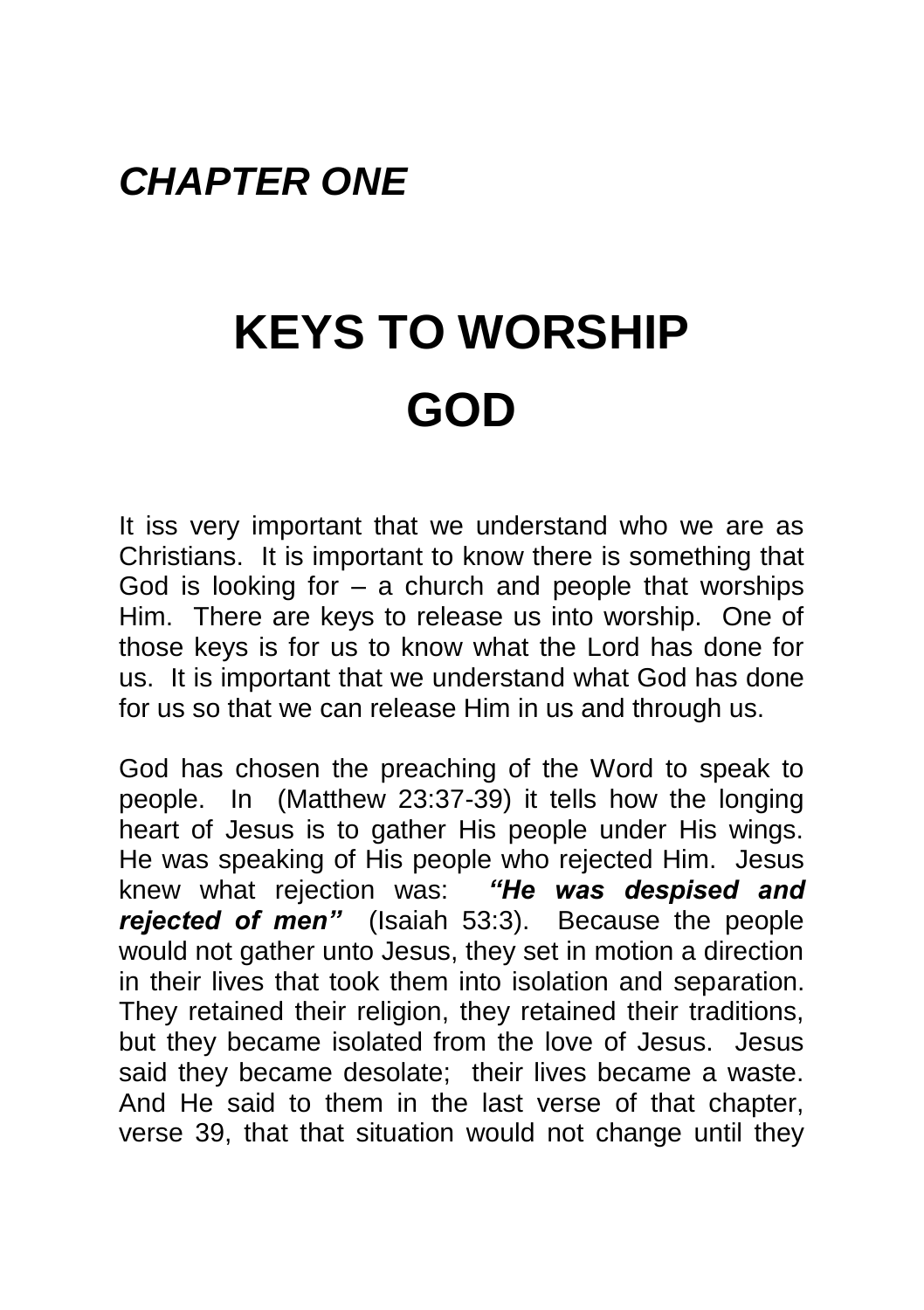began to recognise and to bless those whom He sent to them in the Name of the Lord. Jesus was referring to those that He sent, the proclaimers of the Word of God, the apostles, the prophets, those sent from God with a word from God. That condition of heart would not change for the people until they began to bless the servants of the Lord.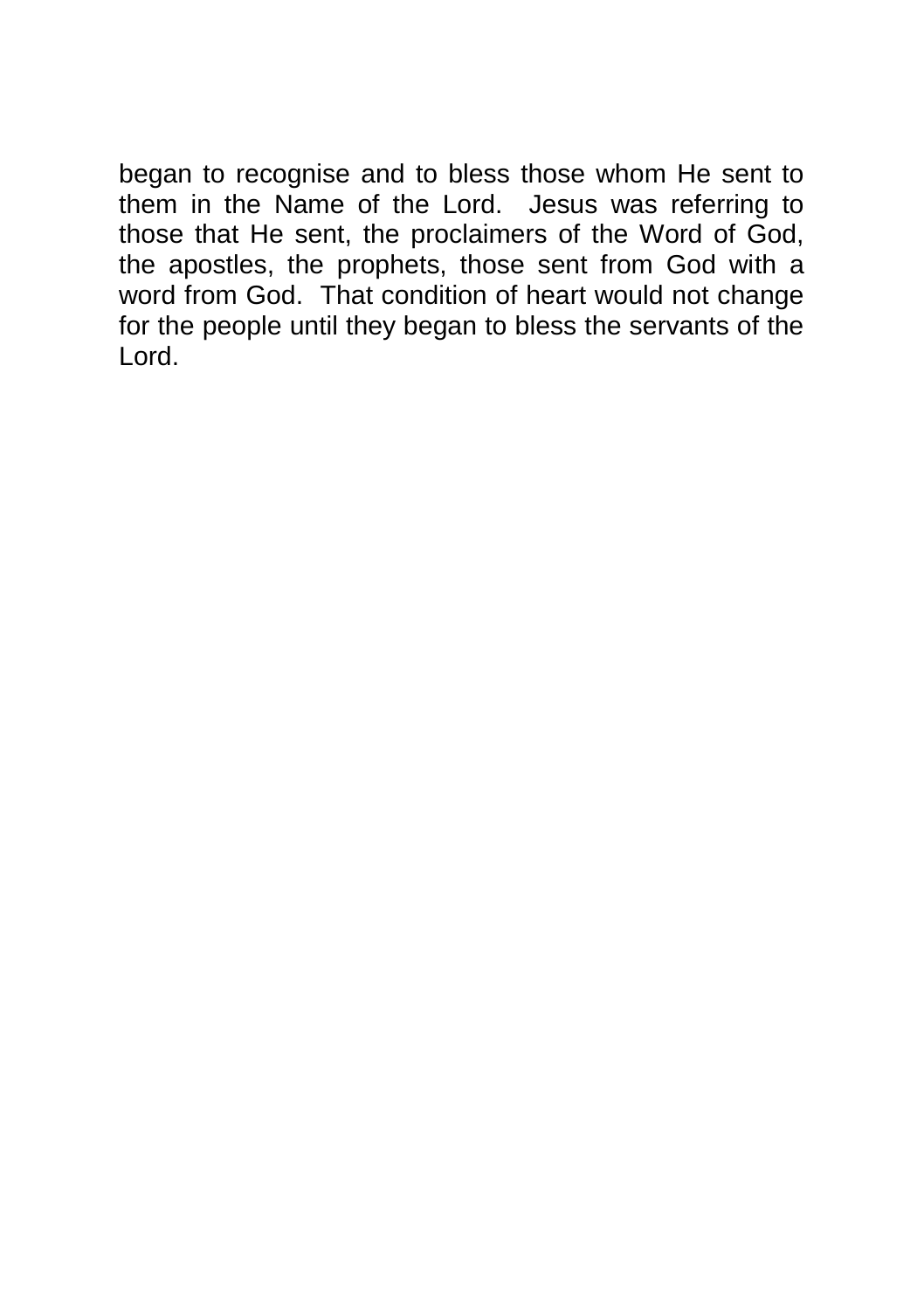#### *CHAPTER TWO*

## **CHURCH IS THE PLACE OF BLESSING**

**C**hurch (or where two or three, or more, gather together) is a place where we come to bless one another and to bless the Lord. It is a place where you and I hold the key to how great our church/fellowship becomes. You hold the key! It is not simply the pastor or the leader's responsibility. Their responsibility is to get the Word of the Lord for their church. Your responsibility is to receive it and respond to it, in order that you can bless the servants of the Lord, and in doing that, we are releasing the blessing of God over us. This is a principle and a very important key.

When we receive the Word of God into our hearts, it is through that Word that Jesus could say*, "You shall know the truth . . ."* (John 8:32) and it is **knowing** that truth that sets us free. It is the Word of the Lord that changes us – then we are changed. When we have received the Word of the Lord, then worship becomes a response – it becomes a life-style because the Word of the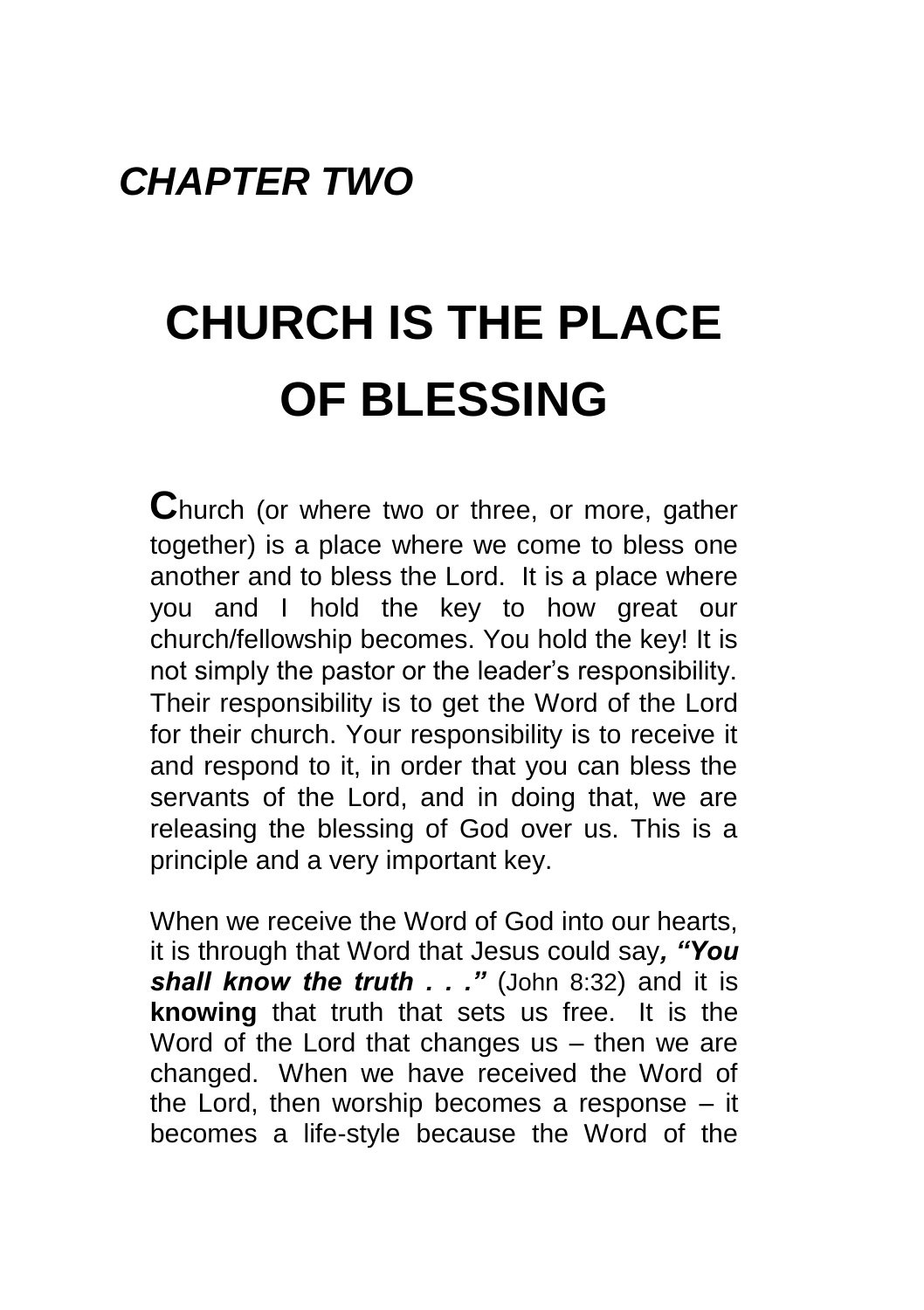Lord has come unto us. That's what church is all about, so the Word of the Lord can come unto us. Through the spoken Word, through the Holy Spirit, as we come with an attitude to bless and to give unto God, as we listen to the Holy Spirit, as the gifts of the Holy Spirit begin to function, as the five-fold ministry gifts begin to function . . . God has made it possible for us to hear the Word of the Lord . . . that's what is called "church". Church is as great as we make it! That is why our attitude towards church, towards other Christians, towards God is so important, because we can come into the midst of revival with a wrong attitude and totally miss it.

By the same token we can come into a service that may be "on a real down or low," where it seems just nothing is happening, but because our attitude is right, God can still speak to us. God wants us to be filled with His glory in the place that is called "church."

If we look at Ephesians Chapter 1 we see our position in Jesus Christ. Every one of us has been placed, by God, in a position where we can bless; where we can give unto others; where we can pour out of our hearts; out of our spirits. I believe this is a key for church, if we know who we are, and know what God's purpose is for the Church in these days.

From Ephesians 1, let us read verses 1 - 9: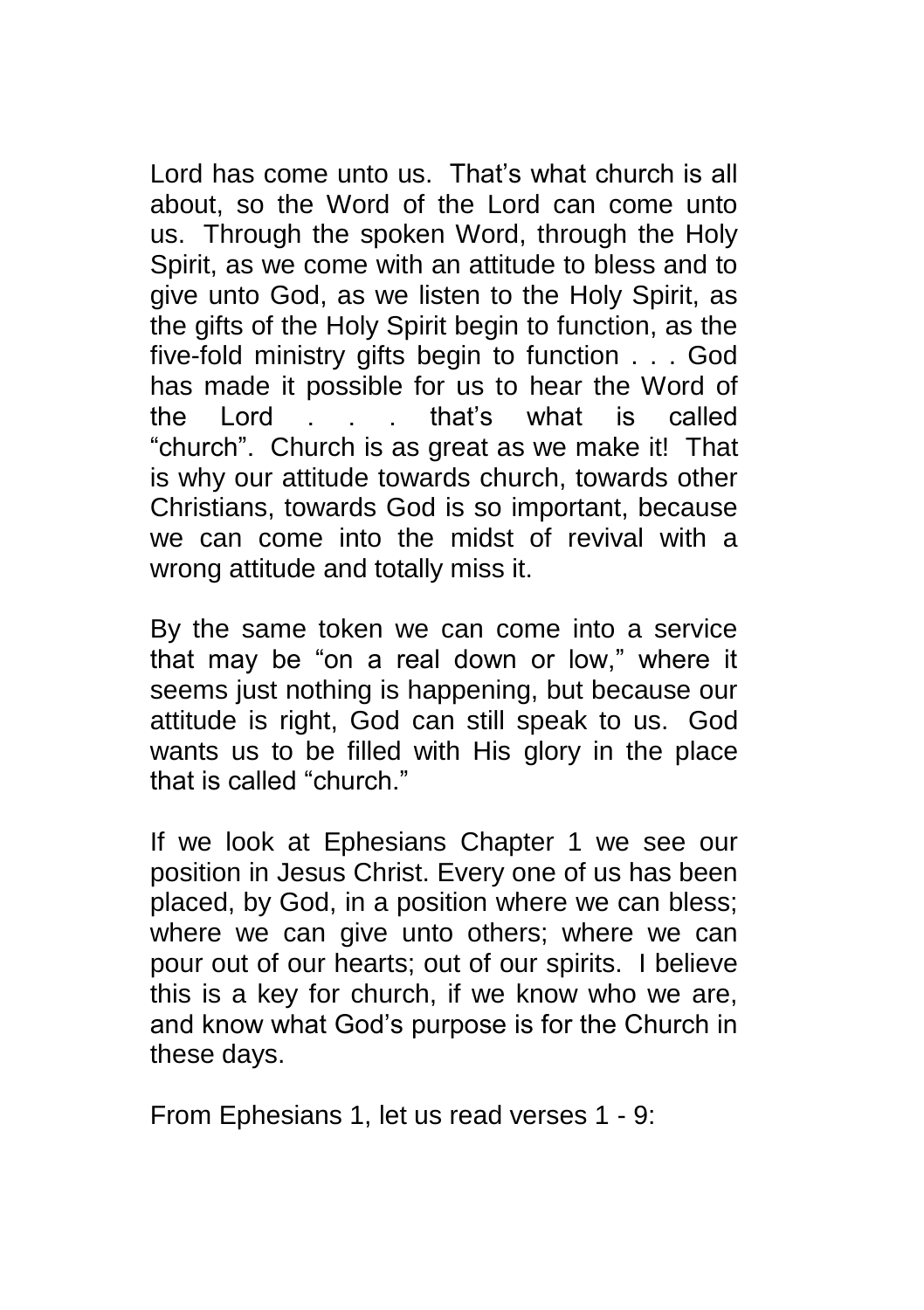*"Paul, an apostle* (here we have an apostle speaking to us) *of Jesus Christ by the will of God, to the saints who are at Ephesus, and to the faithful in Christ Jesus: Grace be to you, and peace, from God our Father, and from the Lord Jesus Christ. Blessed be the God and Father of our Lord Jesus Christ: who has blessed us with all spiritual blessings in heavenly places in Christ. According as He has chosen us in Him before the foundation of the world, that we should be holy and without blame before Him in love: Having predestinated us unto the adoption of children by Jesus Christ to Himself, according to the good pleasure of His will, to the praise of the glory of His grace, wherein He has made us accepted in the beloved: In whom* (that is in Jesus) *we have redemption through His blood, the forgiveness of sins, according to the riches of His grace* (not to our needs)*; Wherein He has abounded toward us in all wisdom and prudence* (or understanding); *Having made known unto us the mystery of His will, according to His good pleasure which He has purposed in Himself"* (KJV).

Friends, one of the great truths that a Christian has to get into his heart and into his spirit is this: **YOU (AND I) DID NOT BECOME A CHRISTIAN BECAUSE OF ANYTHING WE DID: IT WAS SOLELY BECAUSE WE REPENTED! IT IS**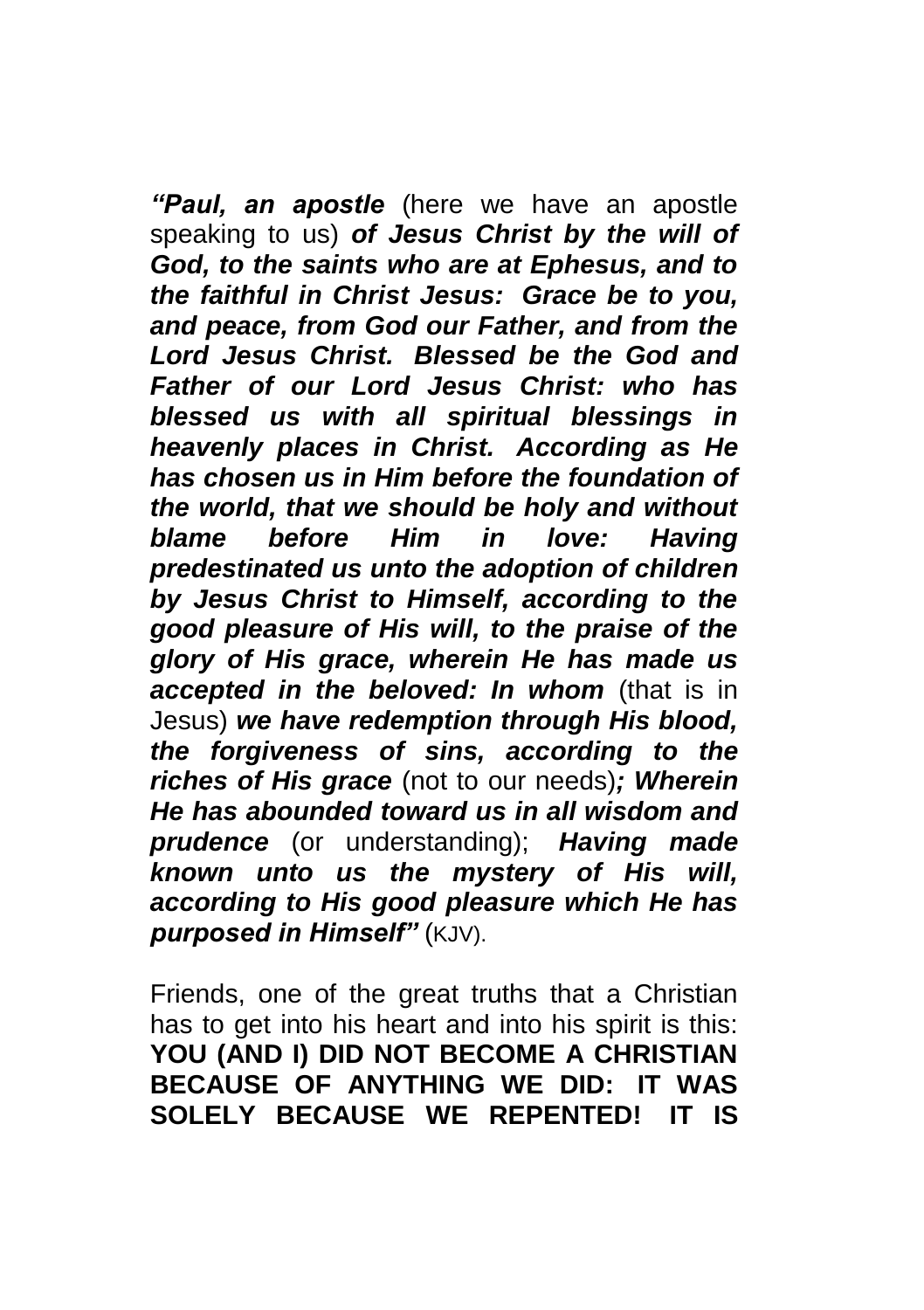**TOTALLY OF THE WILL OF JESUS CHRIST**. Totally! Not one of us can earn any 'favours' from God by what we do. Everything that we do as Christians should be a result of an outworking of the gifting of God that He has placed within us. The Apostle Paul, who had a tremendous revelation of what Christianity is all about; a person whose background was 'churched to the eyeballs,' week in and week out, and yet he persecuted the true believers. He knew the law. He knew the positions in the church. He was taught under Gamaliel. Paul had been properly trained so that he could carry out the law . . . he was blameless, **BUT HE DIDN'T KNOW JESUS!** (See Philippians 3:4-14; Acts 22:1- 5).

There is a lot of religiosity that is bound into our lives. Even in Pentecostal Churches today we are very much a people who believe strongly that somehow we've got to work it out – that somehow, we've got to do this and that, in order to get God's favour. This is not God's way for us.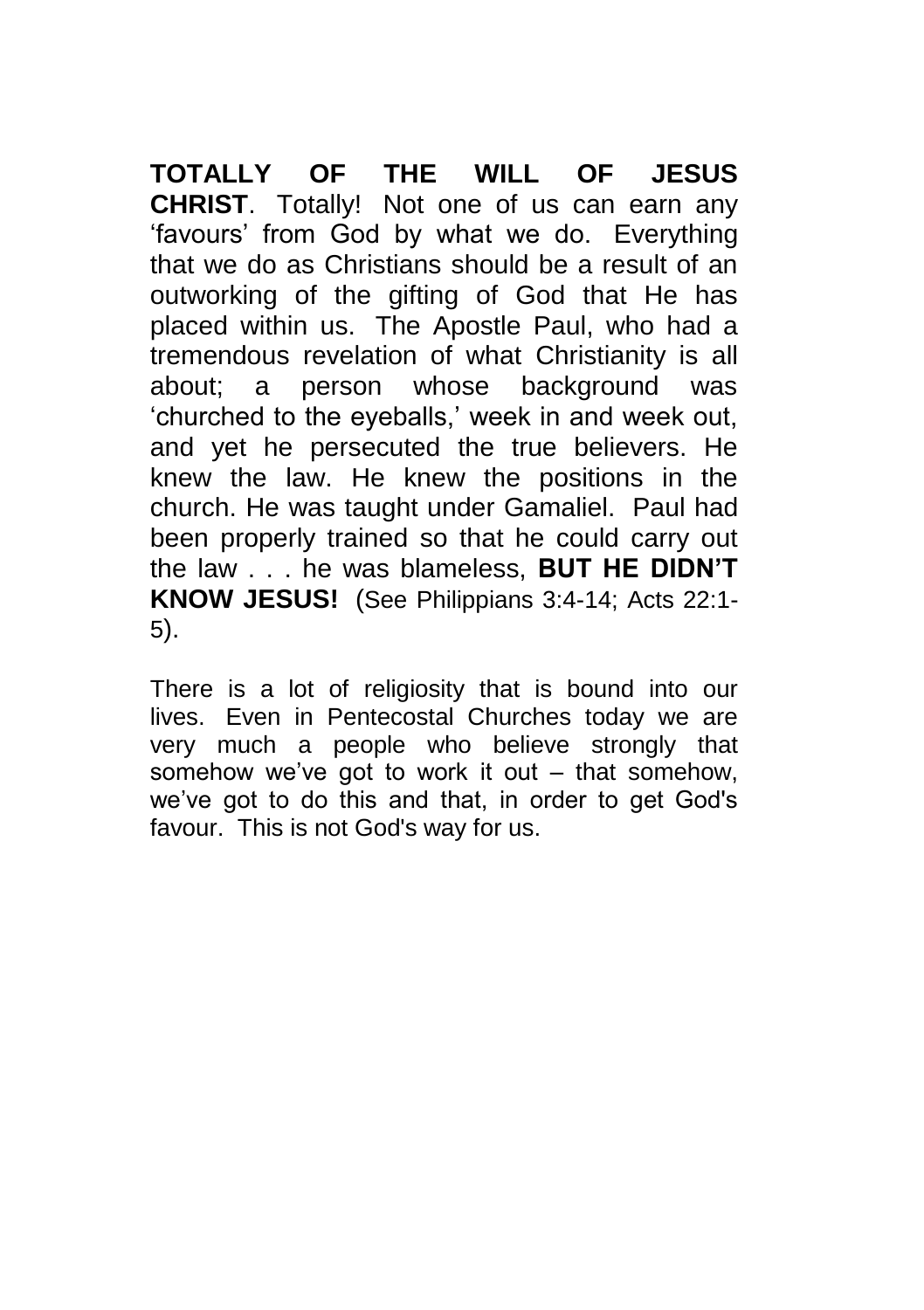### *CHAPTER THREE*

### **SAINTS**

**H**ere (in the book of Ephesians) Paul talks to us and calls us saints. We are saints! Do you know what a saint is? It's a person whom God has made holy. We see throughout Ephesians that this word "saint" is used nine times. It comes from the Greek word "hagios" and is translated from exactly the same word that "holy" is in this book – and that is mentioned six times. If we are honest with ourselves, so many of us are living day by day with this attitude of mind – "if only I was holy," or "if only I could become more holy", etc. Friends, that is not Christianity. **THE TRUTH IS, GOD HAS MADE US HOLY THROUGH THE FINISHED WORK OF CALVARY.** We have been made holy, so we **STAND** in a position of being made holy. Now! We belong to Jesus.

I heard a wonderful illustration recently from the Old Testament where the lamb was prepared for the sacrifice. God didn't come down and examine the priest; He examined the sacrifice! And today,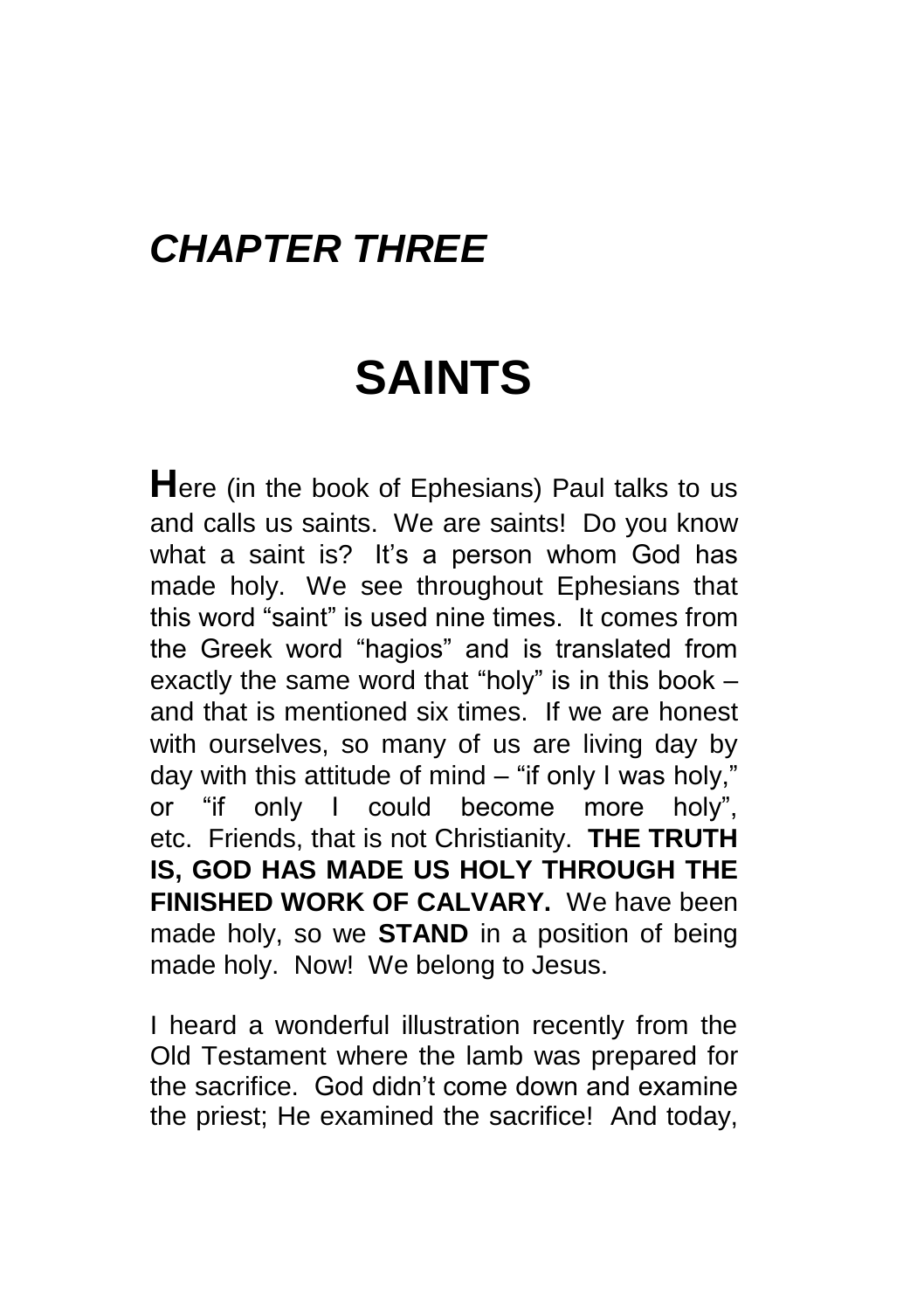when God looks at us, **HE DOES NOT EXAMINE US, HE EXAMINES THE SACRIFICE, AND THE SACRIFICE WAS JESUS!** You and I have only one standing before God and that is through Jesus Christ. There is no other way – *"no other name given under heaven whereby we can be*  **saved**" and be made pure, holy, forgiven . . . there's no other way (See Acts 4:12). But so many times we are striving to be, or are seeking to be what God has **ALREADY** made us. We are striving to become better people when the Word of God teaches us God has already made us to be that way. **HE HAS DONE IT!**

Here in Ephesians chapter 1, we see Paul is speaking to the saints, that is, the true Christians in Jesus Christ. That is what He has made us. Saints! *"Grace be to you, and peace, from God our Father, and from the Lord Jesus Christ. Blessed be the God and Father of our Lord Jesus Christ, who has blessed us with all spiritual blessings in heavenly places in*  **Christ"** (verses 2-3). Do you believe that you have received **ALL** spiritual blessings . . . That God has blessed us with all spiritual blessings in heavenly places?

What is He saying? . . . Friends, you've **got** it! There is **NO MORE** to get! How we **"get more,"** if I may use that terminology, is in fact by coming to grasp or understand it more; it is then we enjoy the benefits of it more. If we are born-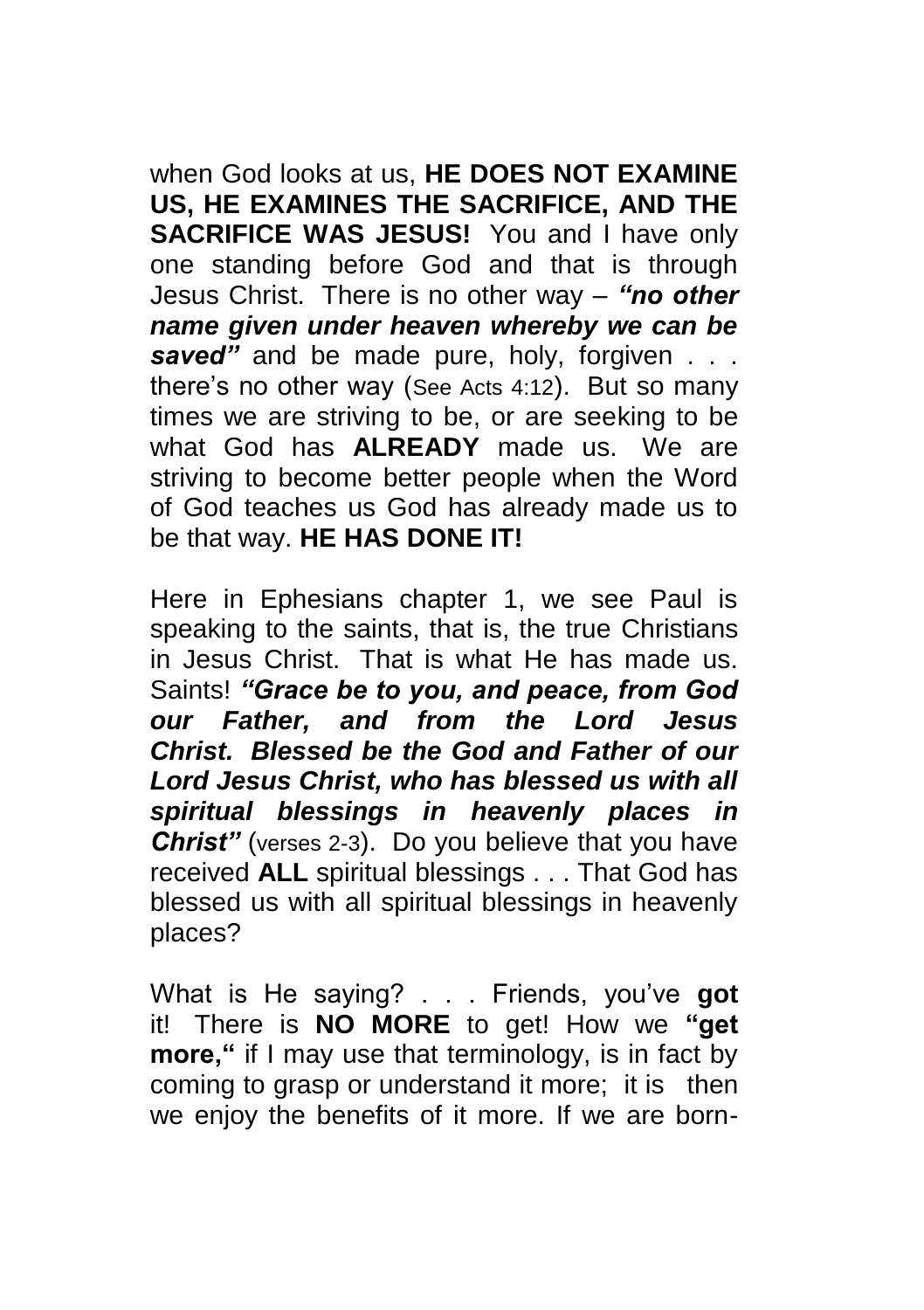again, but we go around saying, "Well, God doesn't bless me," we are living in contradiction to the Word of God. If we are saying, "God blesses that woman or that man but He doesn't bless me," friends, that is not telling the truth. The Scripture says, *"We have ALL been blessed with ALL spiritual blessings in heavenly places in Christ Jesus, not according to anything we have done, but according to that He has chosen us in Him before the foundation of the world . . . "* (Verses 3-4).

*". . . God is no respecter of persons"* (Acts 10:34-35).

You and I are the recipients of something that was God's idea. You and I didn't grow up with the need that somehow we needed to please God, and to appease for our sins. The plan of salvation was set from the beginning of time, and God said, *"I want to show mankind how much I love them and care for them. I want to show mankind My goodness. I want them to be the recipients of My love and of My life."* 

It starts when we come to Christ and allow Him to deal with the sin in our life, through the cleansing of His precious blood. Hallelujah! *"He has blessed us with all spiritual blessings in heavenly places in Christ Jesus."*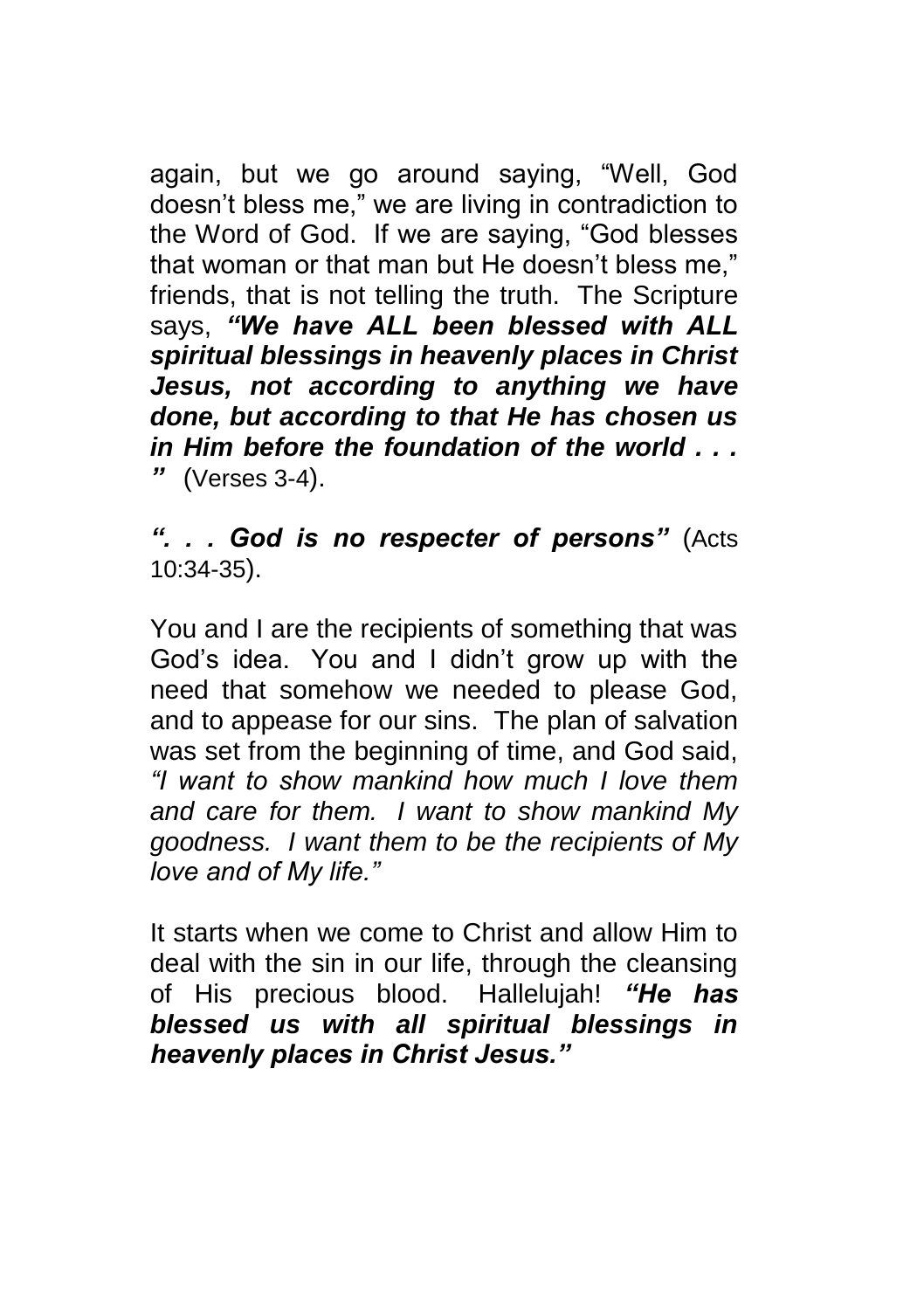We see in these few verses, several things that God **has** done for you and me:

 He **has** blessed us with all spiritual blessings (verse 3);

 He **has** chosen us in Him before the foundation of the world. The result of that is, we are holy and without blame before Him in love (verse 4);

 He **has** predestined, in other words, He fore-ordained that you and I should come to this life and live a victorious life-style because of the finished work of Jesus Christ (verse 5);

 He **has** adopted us to be His sons and daughters according to His good pleasure. He has **done that**! (verse 5);

 He **has** made us accepted in the beloved. If you grasp this truth, rejection will be a thing of the past forever; you will never suffer from rejection again (verse 6).

God has made us accepted in the beloved. You need to know, that as a Christian in Jesus Christ, you have **total acceptance by God**. In Jesus Christ, He has made you and I to be accepted in the beloved. We have position in the body of Christ. We **belong** to the family of God. We don't have to struggle. We don't have to strive. It is not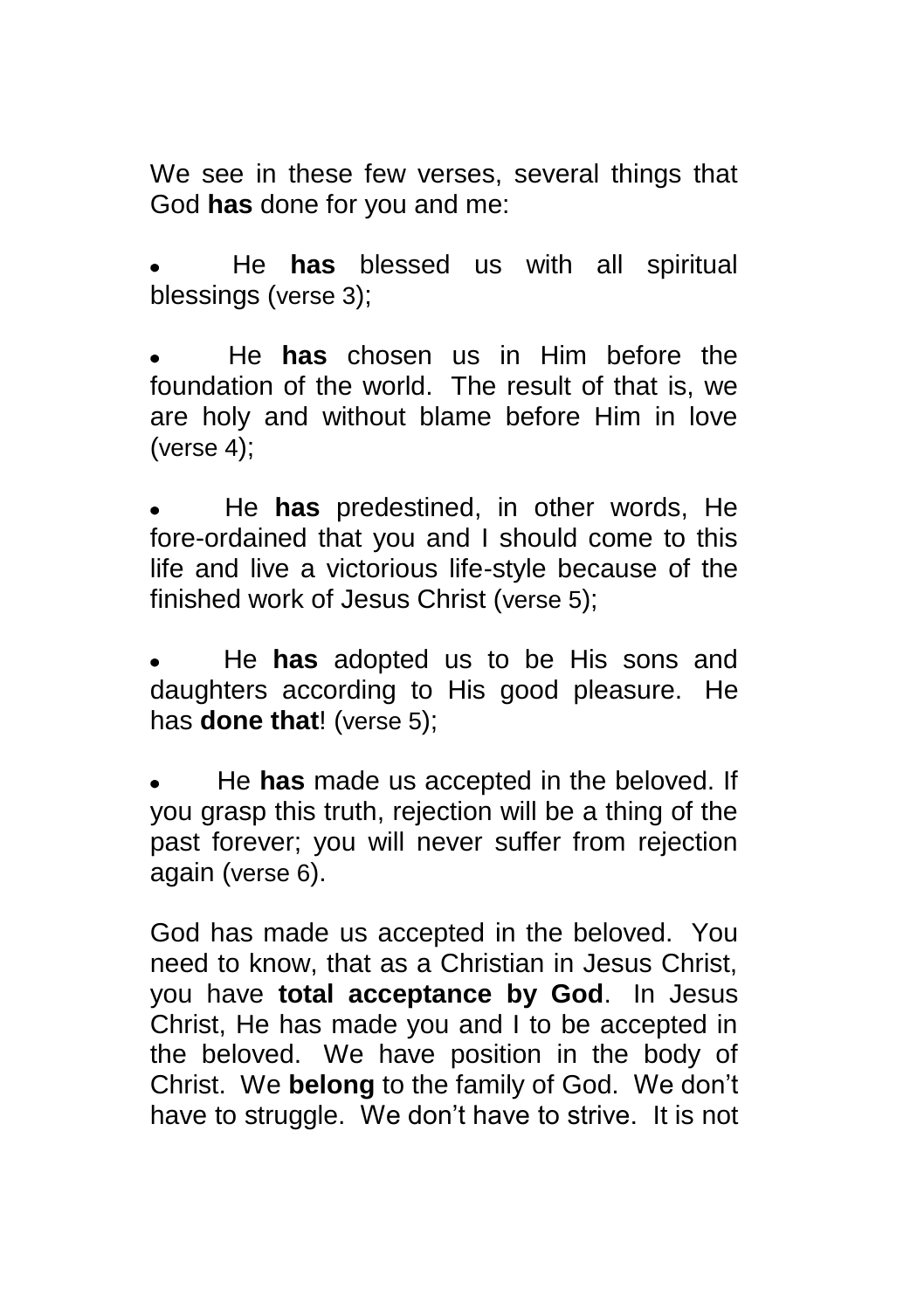even how long we pray, or how often we read the Word of God. **The greatest power in your life is the ability to believe the truth**. Many people pray for hours, they read the Word of God year in and year out, yet their lives are still defeated. Their lives are still a misery. There's no joy in what they are doing because it has become a religious bondage.

When we know who we are in Jesus Christ, it's wonderful! You and I are the sons and daughters of the Living God.

*"As far as the east is from the west, so far has He removed our transgressions from us"*  (Psalm 103:12).

Now! If they are gone, what is the hindrance? What is the hold-up?

Why do we go around with a long face?

So often we are like that, but the truth is, **GOD HAS MADE US; GOD HAS DRAWN US INTO HIS FAMILY.**

He has gathered us as a hen gathers her chickens under her wings.

**We belong!** 

**Yes, we belong!**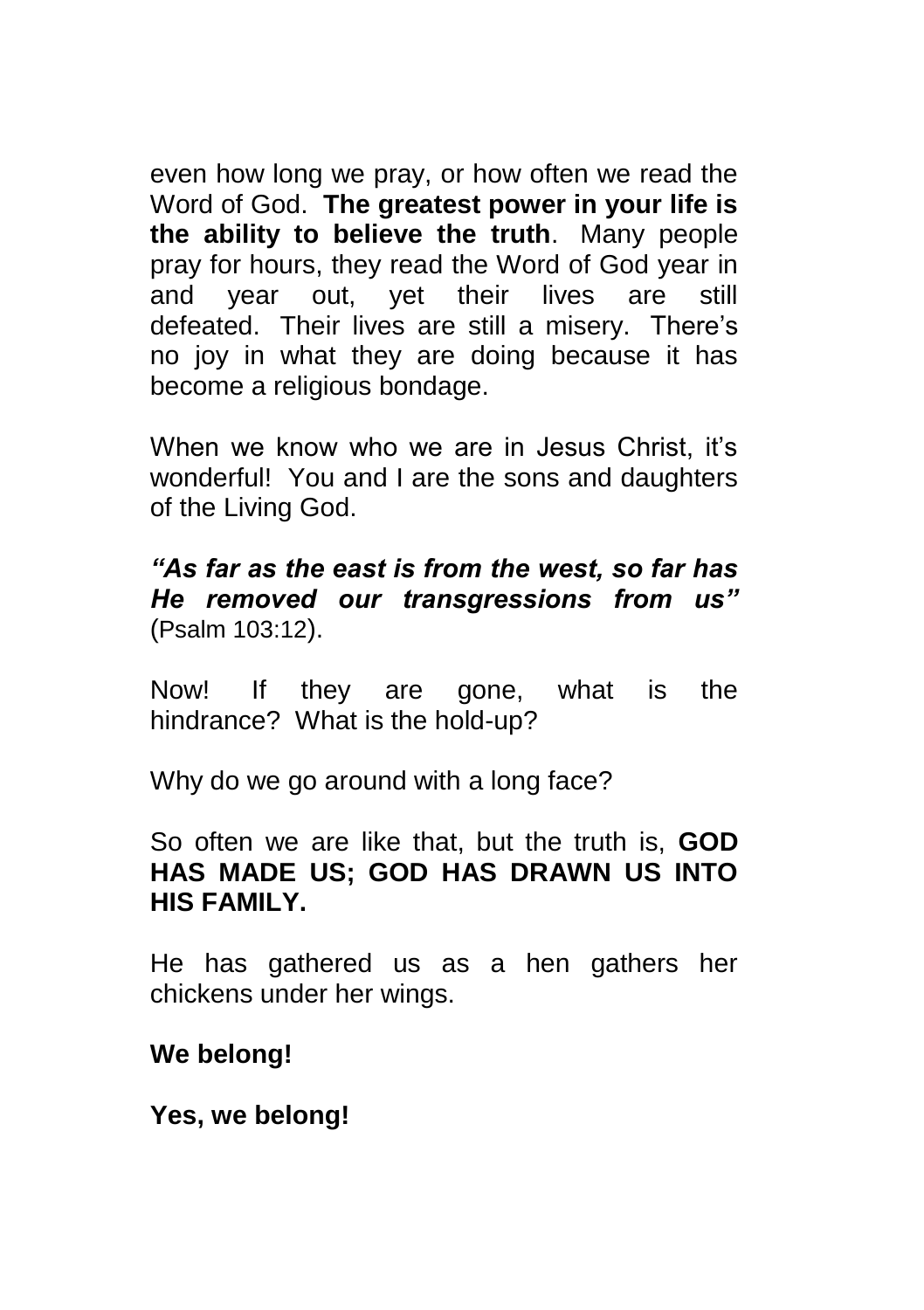**We have security!**

**We have comfort!**

**We have life!**

**It is God's kind of life, and it is ours NOW!**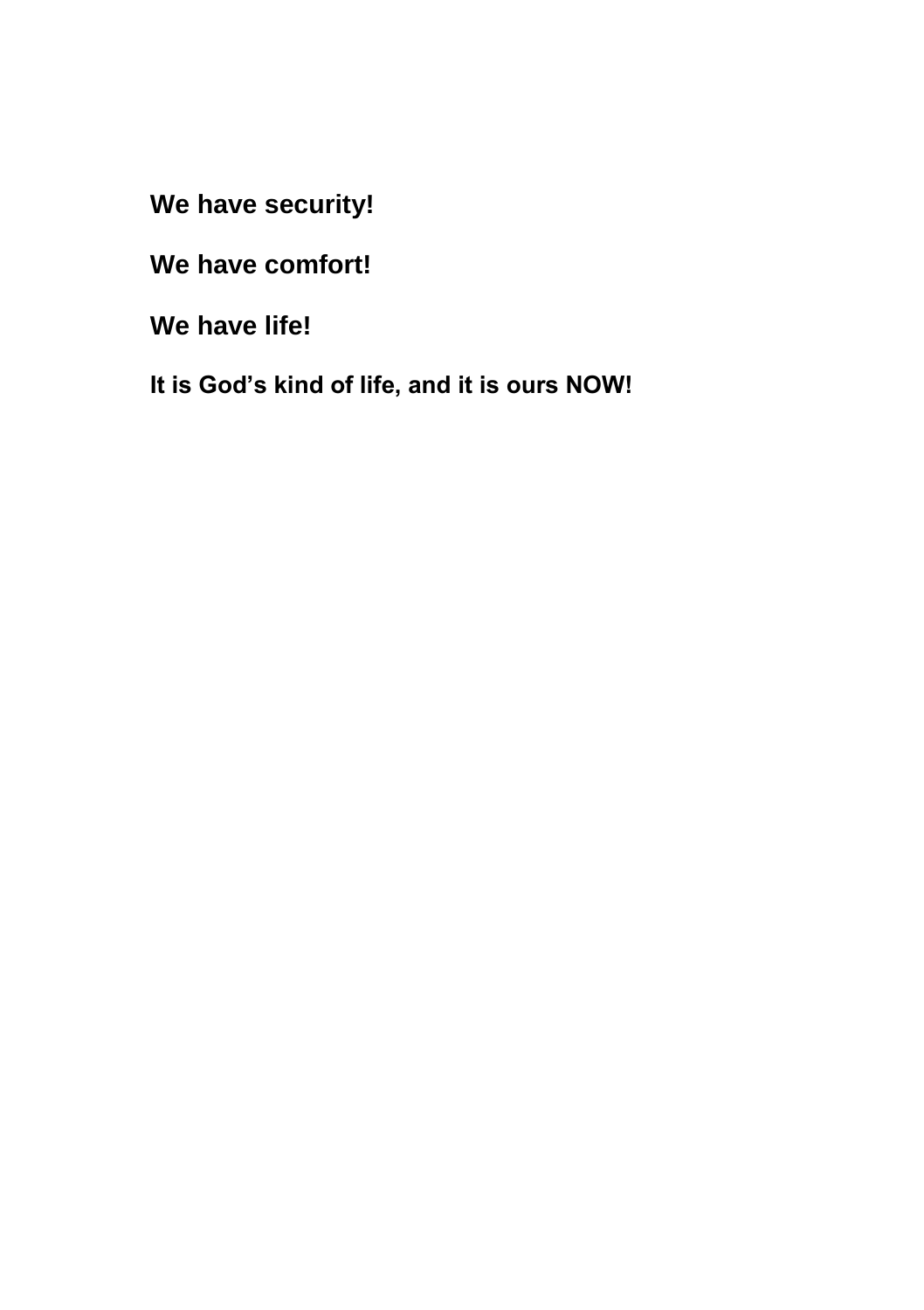### *CHAPTER FOUR*

## **ARE YOU A CONSUMER OR A PRODUCER?**

**I**f we know these truths when we come together into fellowship, into church life, then it is a time when we begin to release that truth. We begin to release that life amongst the brothers and sisters, with the result that the church is built up. The Church is made up of two types of people – there are "consumers" and there are "producers."

#### **What is a consumer?**

This is a person who always comes with an attitude of "what can I get out of it?" If they don't get what they are looking for, then "the service was no good, the church is no good, the leadership needs a good shake-up!" They are consumers, always sucking like bloodsuckers, drawing emotionally, always looking for "the hand-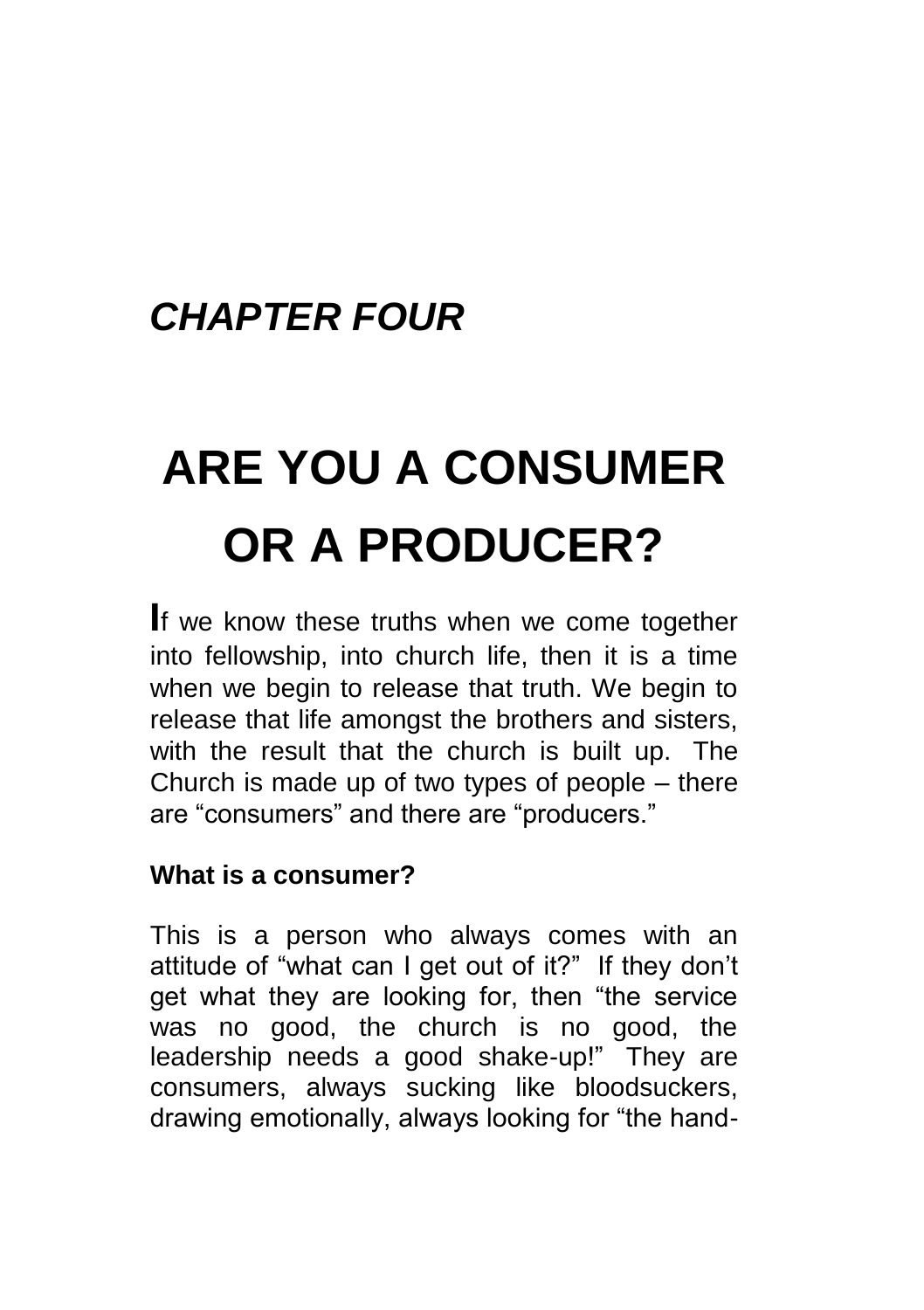outs," always wanting sympathy. Consumers! They drain the strength and life out of people. The challenge of church is to change the consumers into producers!

#### **What is a producer?**

A producer is a person who knows who he is, what he wants, and where he is going. He has got goals and a purpose in life. He is motivated, always reaching out, looking out, seeing what he can produce in the Kingdom of God – seeking to *"bring forth fruit that shall remain"* (John 15:16). A producer is a person who is always reaching out, blessing God, believing God is with him and getting on with the job. A producer produces because he knows who he is. He has confidence in his ability to do things. When you know who you are in Jesus Christ; when you know what God has done for you; when you know where you stand with God; you have a confidence that you will never get any other way, or from any other source – a confidence to stand and do the will of God.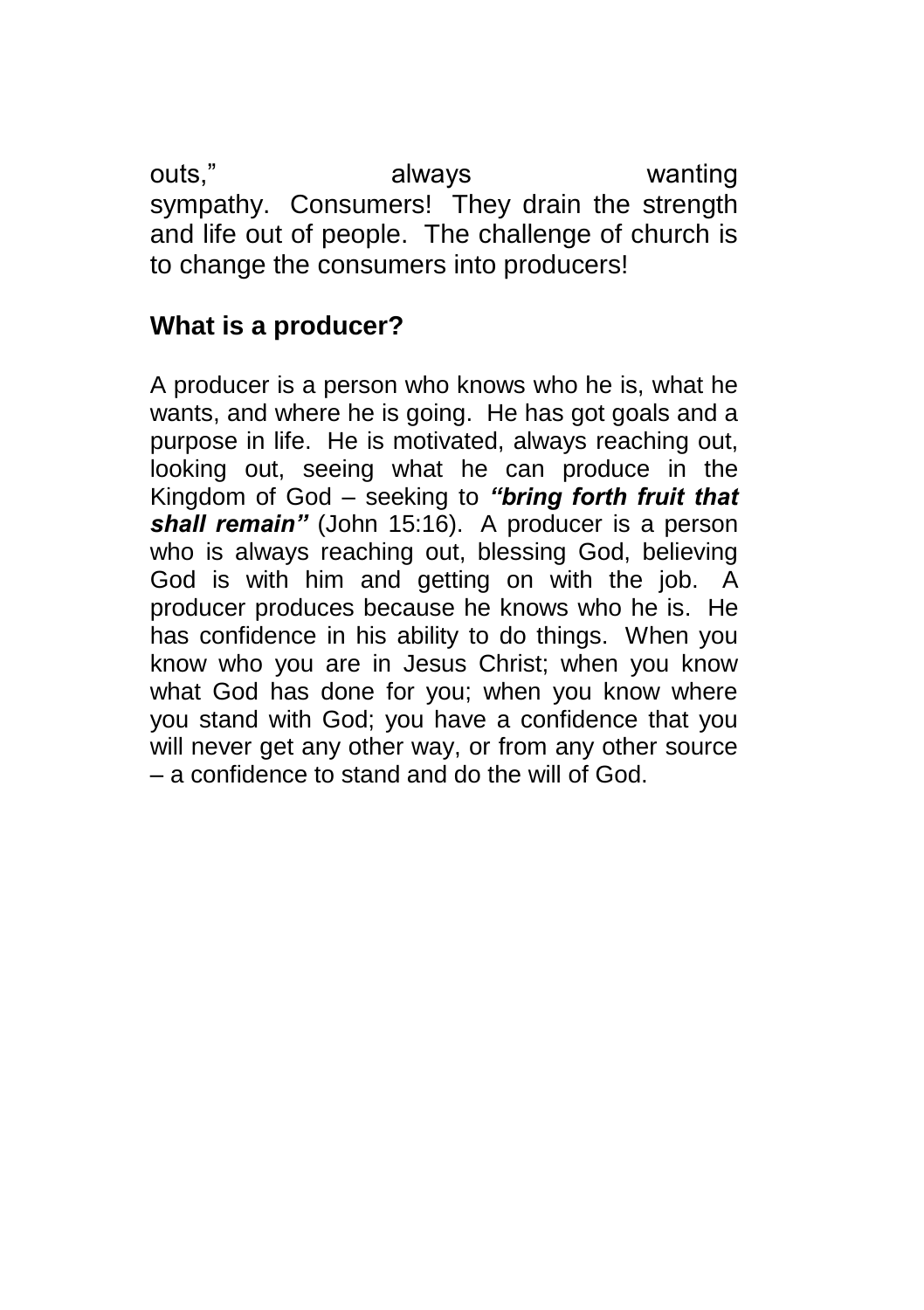### *CHAPTER FIVE*

## **LOCKED UP BY YOUR OWN THINKING**

**A**fter many years of being a Holy Spirit-filled preacher, I have been challenged in recent times to change my thinking – especially about **WHO GOD IS IN ME** and **WHO I AM IN HIM!** For too long I had put myself down, or have put into the future things God wants me to have **NOW!**

It is a great key to discover that **God has done it all for us**; that we no longer need to strive to get God's approval, blessings, power, etc.

 In Jesus Christ's work at Calvary we have redemption – bought by God with the price of the precious blood of Jesus His Son.

 In Jesus Christ's burial, we too, entered into His death. Through the act of water baptism we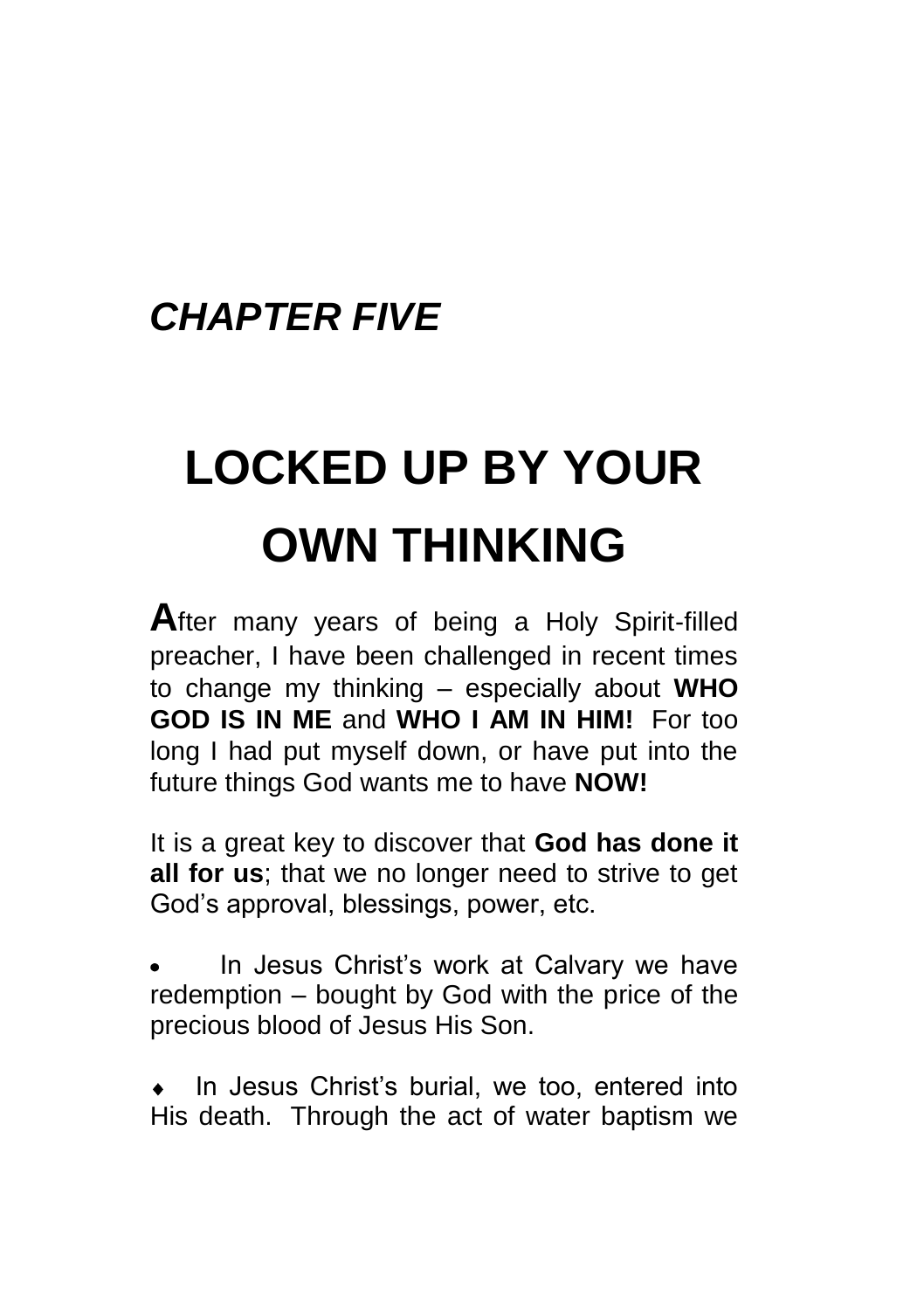made a public declaration to the world that we died to self and now live unto God! (We didn't get "buried" in baptism to die; we did it because the truth is we were already dead! – Romans 6. It was a funeral for the "old man." No one goes to a funeral to pay their respects to someone who is still alive! They are already dead!)

 In Christ's resurrection we have been raised from the dead to walk in newness of life.

 Through the acceptance of Jesus into our lives personally, and through the confessing of our sins to Him, He has freely and totally cleansed and forgiven us from **ALL** sin (Psalm 103:12). We now live in the light with Him. This is demonstrated by our actions in walking in right relationship with other people (1 John 1:7). **Genuinely loving people is a real key to worshipping God!**

 Through the baptism of the Holy Spirit we receive power to be witnesses unto Jesus (Acts 1:8). The power is in the Holy Spirit **WHO IS IN US!** If there is no power then it is because **it** – the power – is not there (we haven't received the Holy Spirit baptism or we haven't believed the truth of God's Word!) Either God's Word is true . . . Or, it cannot be depended on. Jesus said we would receive power after the Holy Spirit is come to us!

 In that same Holy Spirit Who raised Jesus from the dead and **WHO NOW LIVES IN US**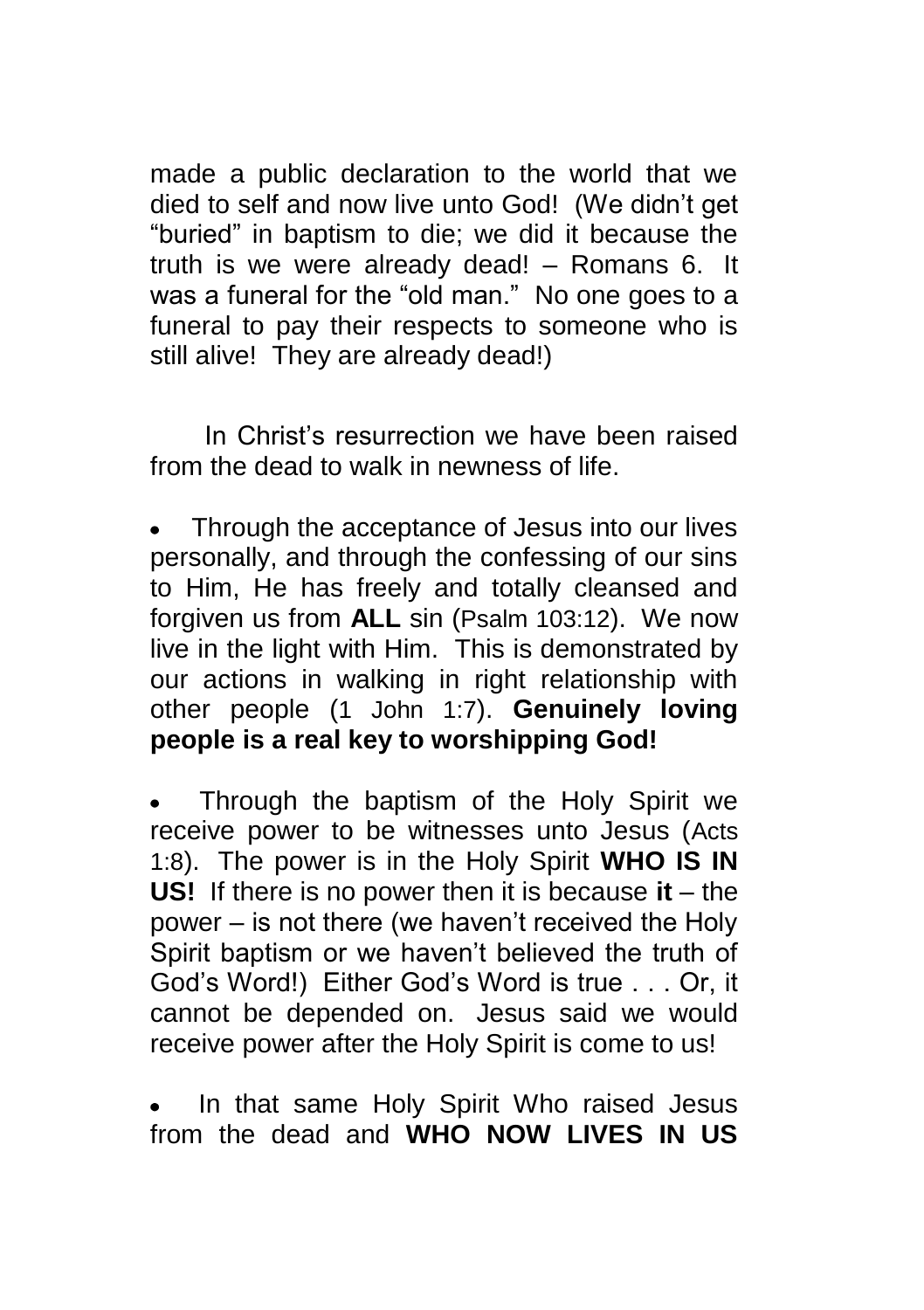(Romans 8:11), is the anointing. God's Word tells us the anointing is the Holy Spirit and power (Acts 10:38). 1 John 2:27 tells us the anointing from God abides ("dwells, lives") in us!

• If the Word of God is true (and I believe it is) then why do we so often show our disbelief of it by praying and talking so much about the need for:

- **More blessing?**
- **More holiness?**
- **More power?**
- **More anointing? etc.**

**Why don't we accept that God has already poured out all these blessings and begin to release them among those who need them so much?** God can't give us "more" unless we are prepared to pour out what He has already given! He has already given us power over all the power of the enemy. What are we doing with it?

Listen to God's wonderful truth:

*"Behold, I have given you authority and power to trample upon serpents and scorpions, and (physical and mental strength and ability) over all the power that the enemy [possesses], and*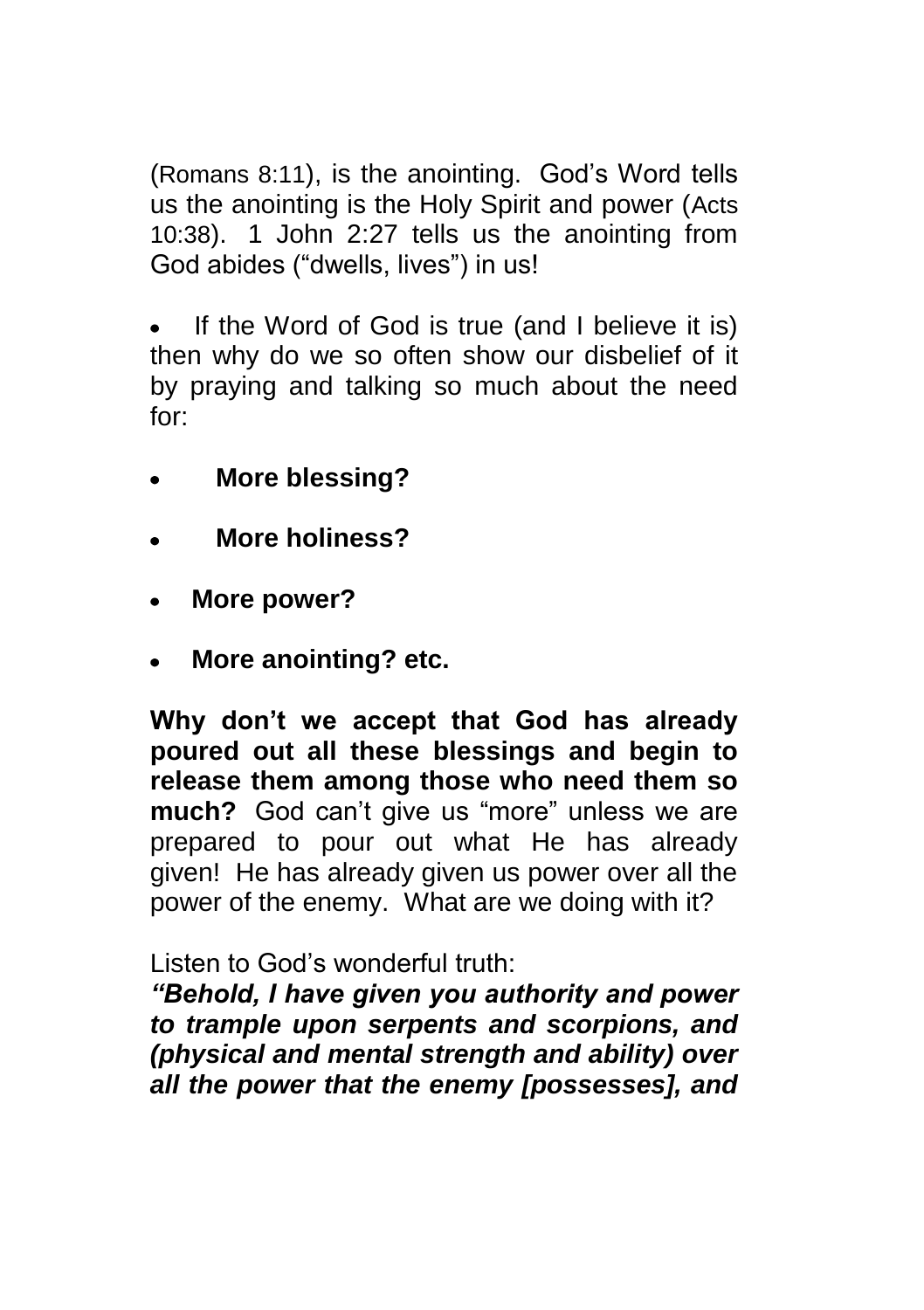#### *nothing shall in any way harm you"* (Luke 10:19, AMP).

Even the devil cowers before the man or woman who knows who they are **IN GOD.**

The keys to worship God are:

• To believe the truths of His Word:

 To act upon what He has already said He has done for us.

Jesus has already said:

*"If you abide in My Word – hold fast to My teachings and live in accordance with them – you are truly My disciples . . . And you will know the truth, and the truth* (the knowing of it) *will set you free . . .* 

So if the Son liberates you – makes you free men – then you are really and unquestionably free" (John 8:31, 32, 36, AMP).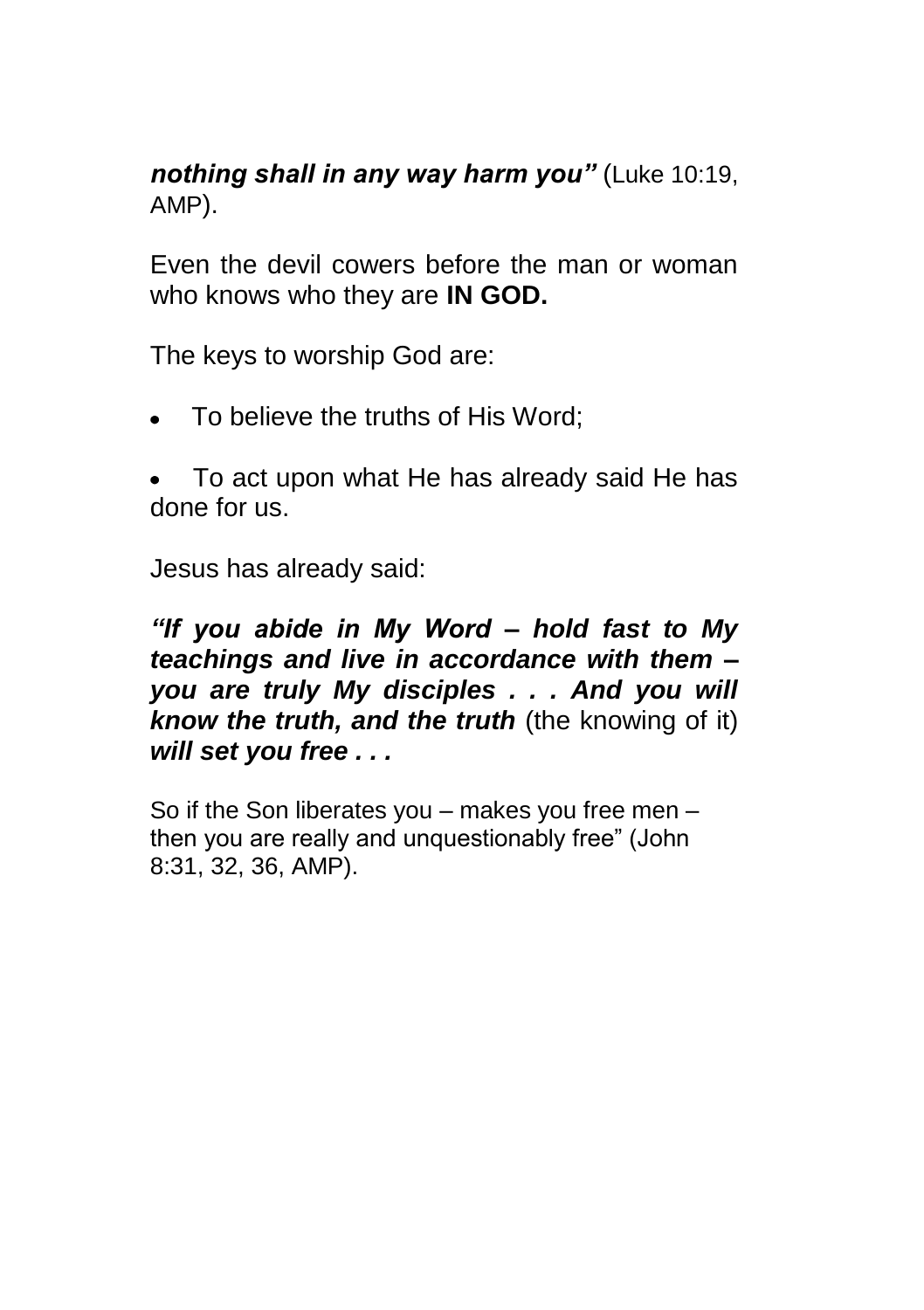## **KNOW WHO YOU ARE**

**W**ho are you? Who am I? Friends, we are sons and daughters of the Living God, because He sent His Word to us. And the Word was inspired by the Holy Spirit. As **we opened** our hearts and **we believed** that Jesus was our Saviour, the power of the Holy Spirit moved into our life and changed us from wretched, useless, unclean sinners into **transformed, redeemed saints of the Living God!**

**Until we are convinced of that, we will never be a convincing witness**. Why is it that evangelism always seems to be the weak arm of the Church? Why do we have a "hang-up" telling people about Jesus? The reason is because we don't know who we are in Jesus. We are afraid to share our faith.

We don't have a problem with knowing who Jesus is; we accept Him as the Son of God. But **we really struggle with who we are**.

What does the Word of God say we **are**?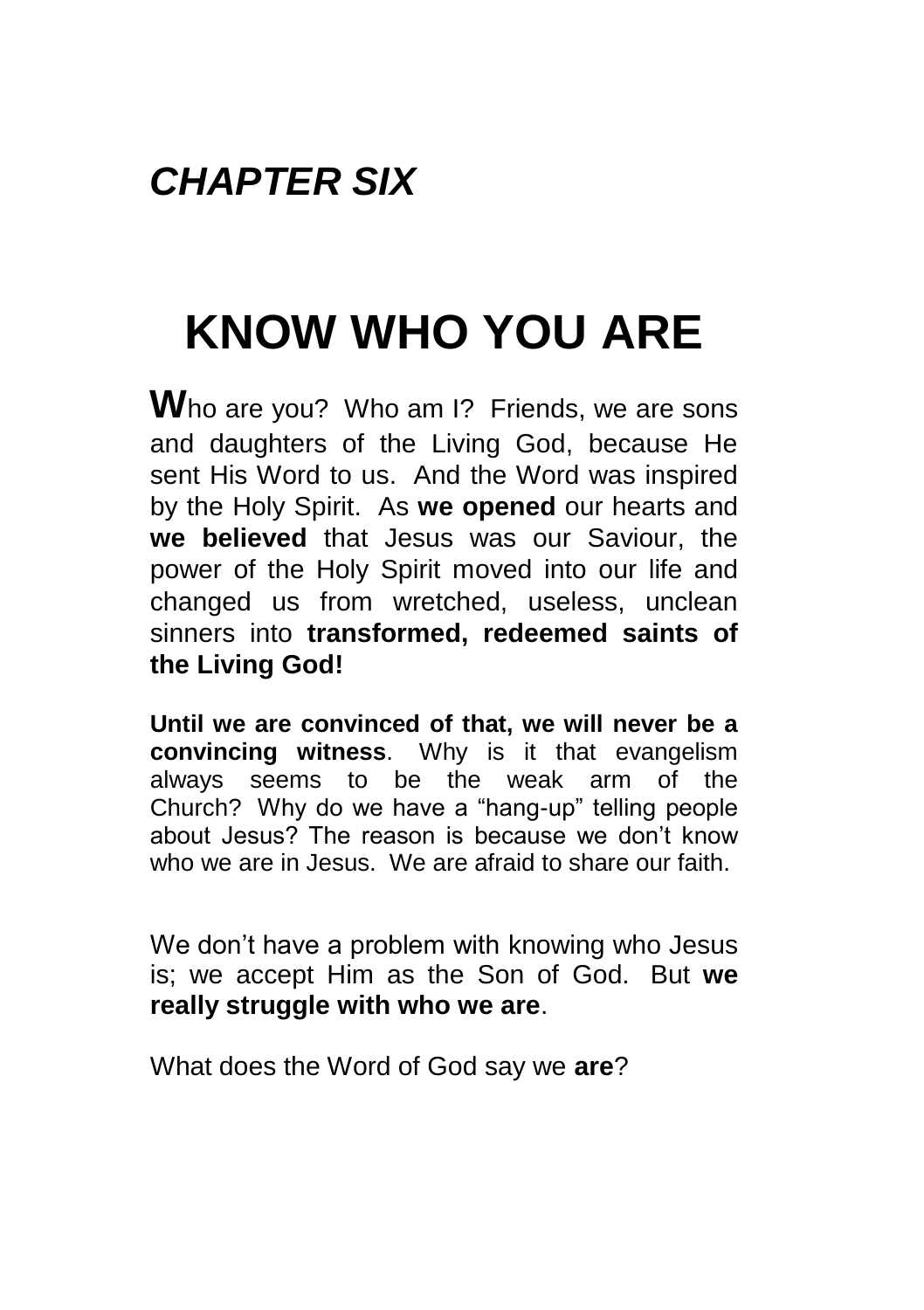The Word of God says we **have** been predestined to be **sons and daughters of the Living God**  (Ephesians 1:5);

The Word of God says we **are the accepted in the beloved . . .** (Ephesians 1:6);

What does the Word of God say we have?

The Word of God says **we have redemption through His blood** (Ephesians 1:7);

The Word of God says we **have forgiveness of sins** (Ephesians 1:7);

The Word of God tells us that God **has done all of this for us** according to the riches of His grace (Ephesians 1:7);

The Word of God tells us God is for us and *"if God be for us, who can be against us?"* (Romans 8:31).

Why, then, do we go through life functioning as though we are on our own, **when God is with us; God is for us; God is in us?** Do we not fully comprehend that the Father, Son and Holy Spirit has chosen our physical body to be the temple of God? (John 14:23; 1 Corinthians 6:19-20).

We are the house of God. God lives in us. Wherever we go, we take God with us. We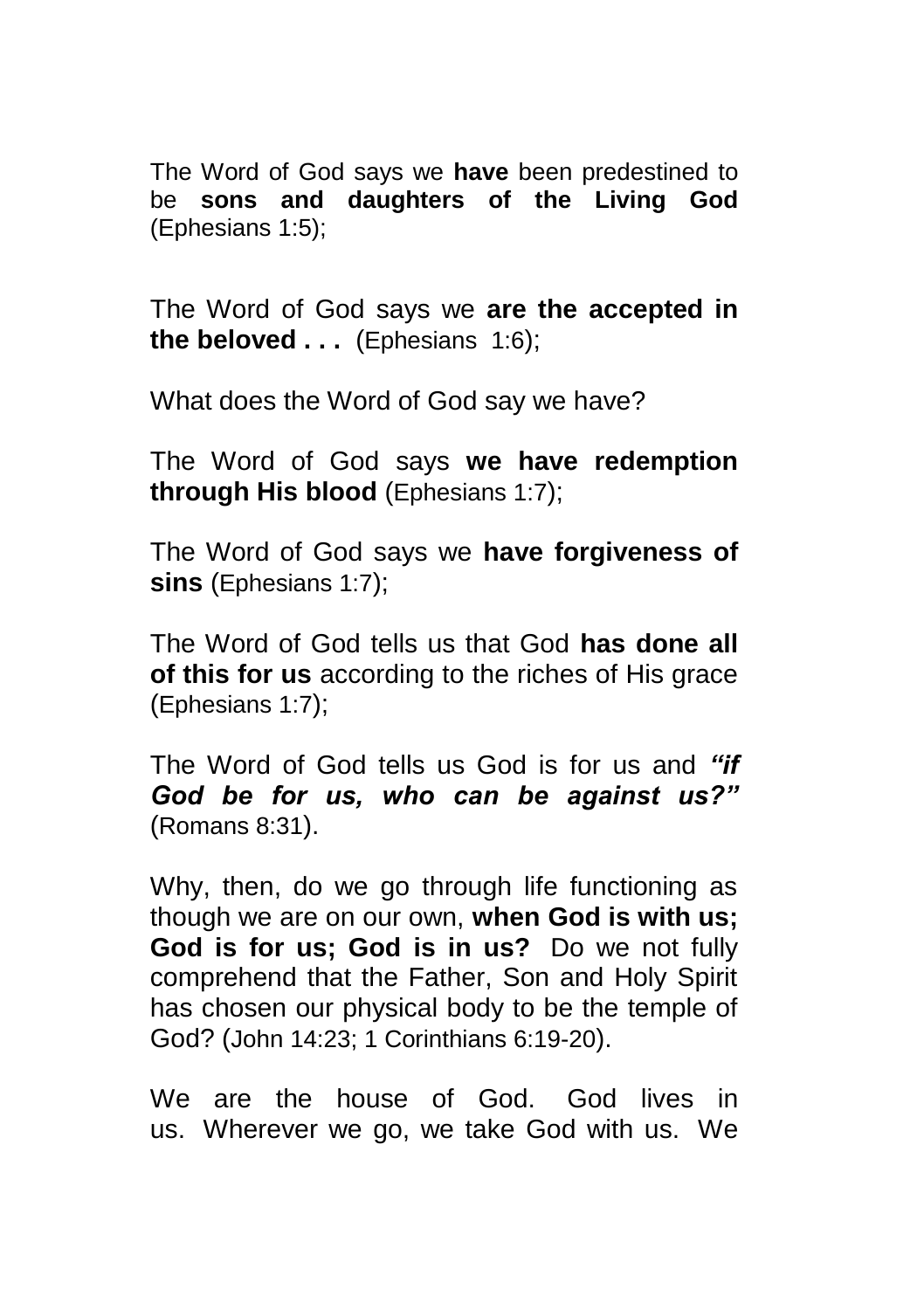need to take the locks off and let Him loose! *"We have been blessed with all spiritual blessings in heavenly places in Christ Jesus"* (Ephesians 1:3).

I have always been a person who strongly advocates spending time seeking God, spending time in the Word, and that is right and good and proper. But God is not obligated to us because of our works of righteousness. Every one of us who knows Jesus Christ has the same wonderful privilege of abiding in Christ day by day. Wherever we are, wherever we go, we abide in Jesus. We should release Him and let Him out, let Him go to bless others.

It is over to us as to whether we release Him or not. The more we understand what Jesus Christ has done for us, the more we come to grasp this wonderful truth of the grace of God in our lives – that we do not have to struggle and strive to become more holy, to be more pure, but simply we believe the truth of the Word of God that **HE HAS ALREADY DONE IT.** If we could do it, we wouldn't need Jesus! We need to break mindsets that tell us "If I do this, or if I do that, I am going to be more holy."

Every one of us should be living that life-style because God, through Jesus, put us into that place. He calls us saints; He has made us saints. He has made us holy. Jesus is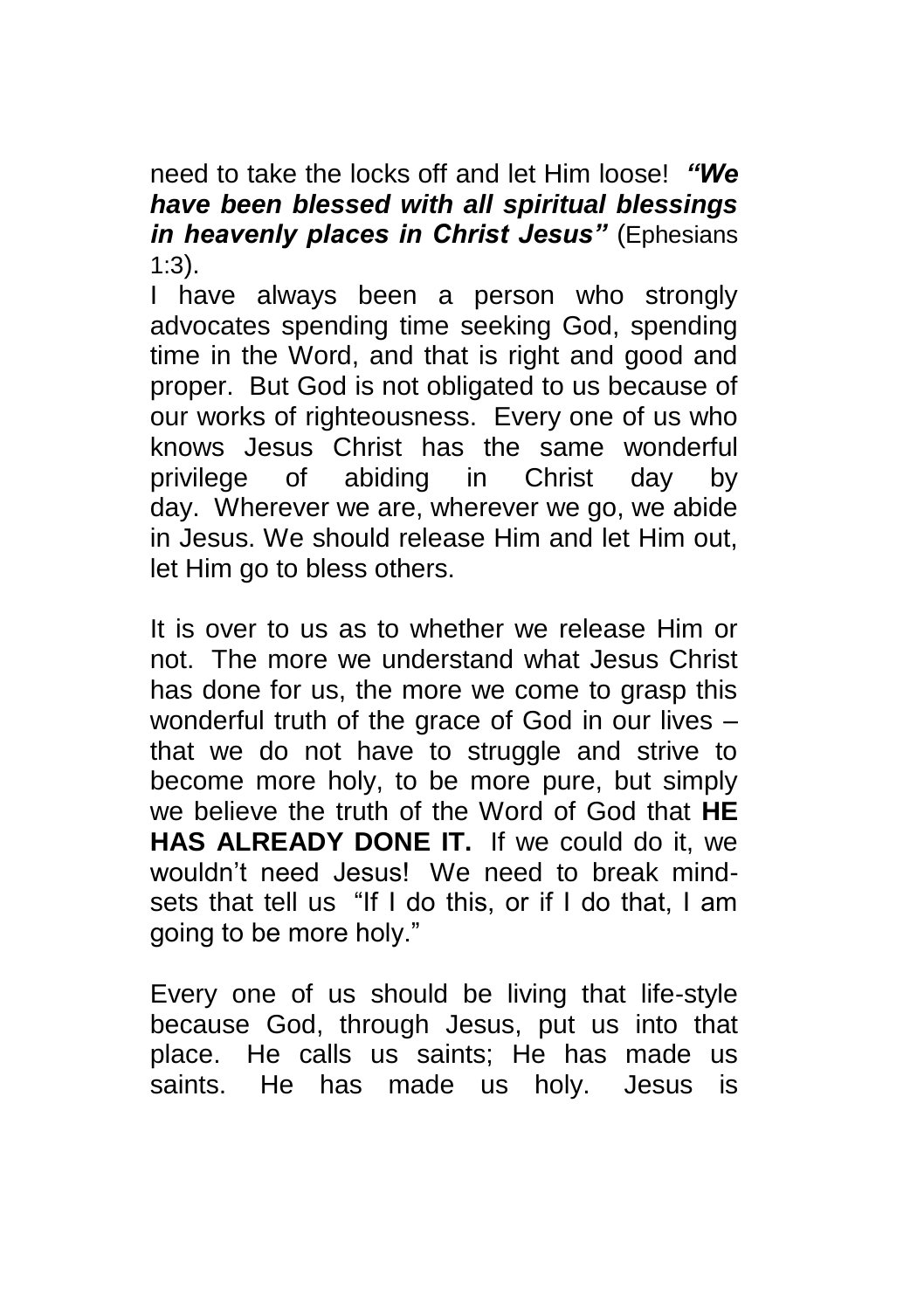holy. Jesus lives inside of us! Therefore, we are holy through faith in Jesus Christ.

Now, if I choose to say, *"Well, this all sounds very nice, this is wonderful, but! . . .* 

*No! I don't accept that I have been blessed with all spiritual blessings;*

*No! I'm not experiencing them . . . so I need to press in harder;*

*No! But maybe five years down the track I'll be enjoying the blessings!" . . .* 

With this attitude, I am building a mind-set within my head that is going to cause me to function accordingly, and I will miss the blessing that God has got for me because I am choosing to believe something contrary to the Word. Don't put off until tomorrow what God has already given us for today!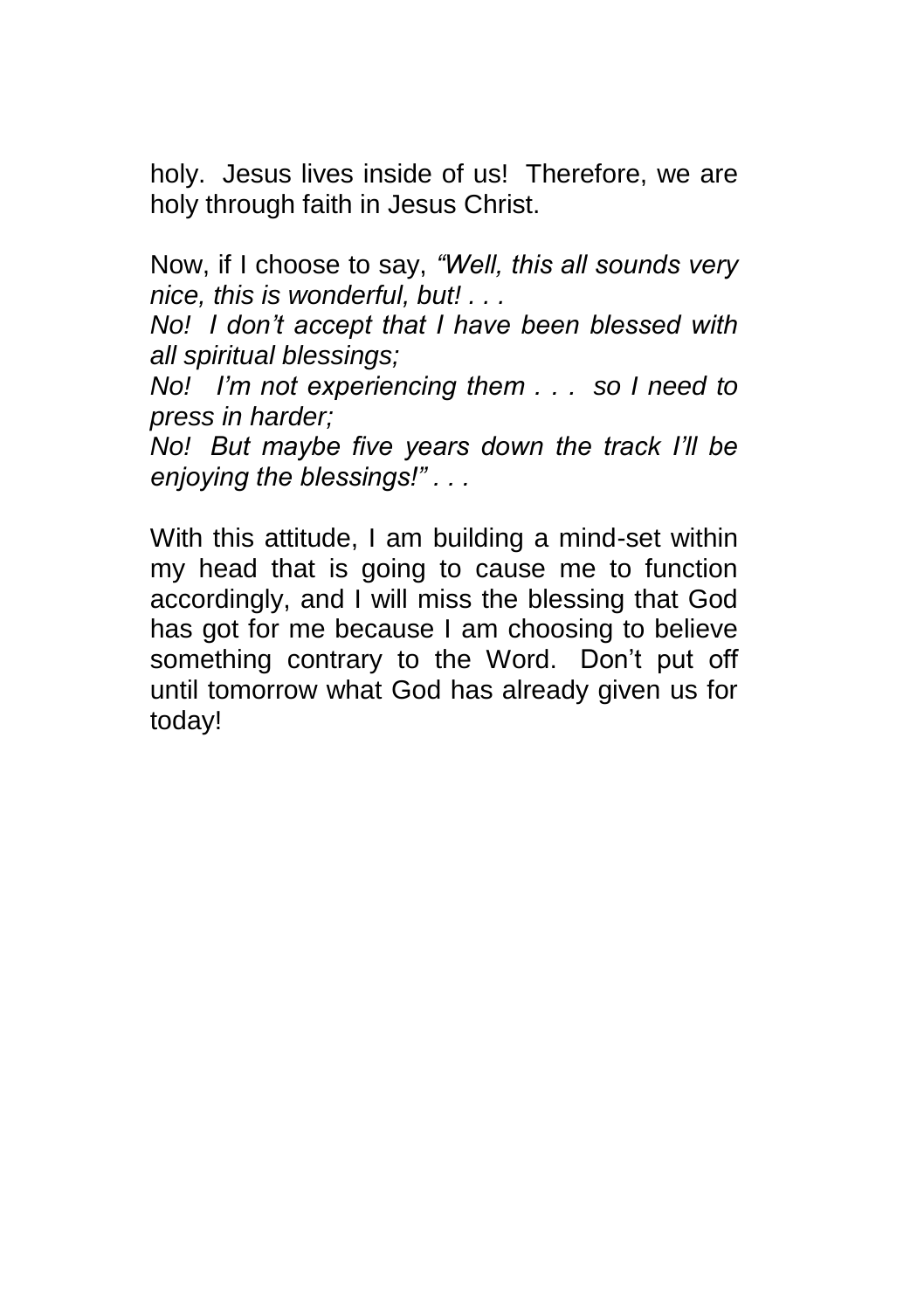### *CHAPTER SEVEN*

## **BUILD THE CHURCH UP**

**I**n these last days there will be people with *"a form of godliness, but denying the power thereof"* (2 Timothy 3:5). There is a lack of power in the Church because these truths are not radiating and living within us. *"Since you are eager for spiritual gifts, seek to excel in the upbuilding of the Church"* (1 Corinthians 14:12, Gideon Bible). The word "seek" is from the Greek "zeteo" meaning "to seek or endeavour or desire in a way that worships God." To "excel" is "to superabound  $-$  in quantity or quality  $-$  make abound. have, have more abundant, exceed, increase" (Strong's). It means "to be superior to (another or others); surpass. To be outstandingly good or proficient" (Collins). We should come to church with the desire to cause God's blessings to super-abound amongst us because we are seeking to worship Him through the building up of our brothers and sisters. If we are a consumer, we don't come to church with that frame of mind.

We come, thinking,  $-$  "Well, what am I going to get out of it today? . . . hope the Word is right . . . hope I am going to get blessed . . . please help me God," and so on. With that attitude, friends, we have "lost it" before we even get to church.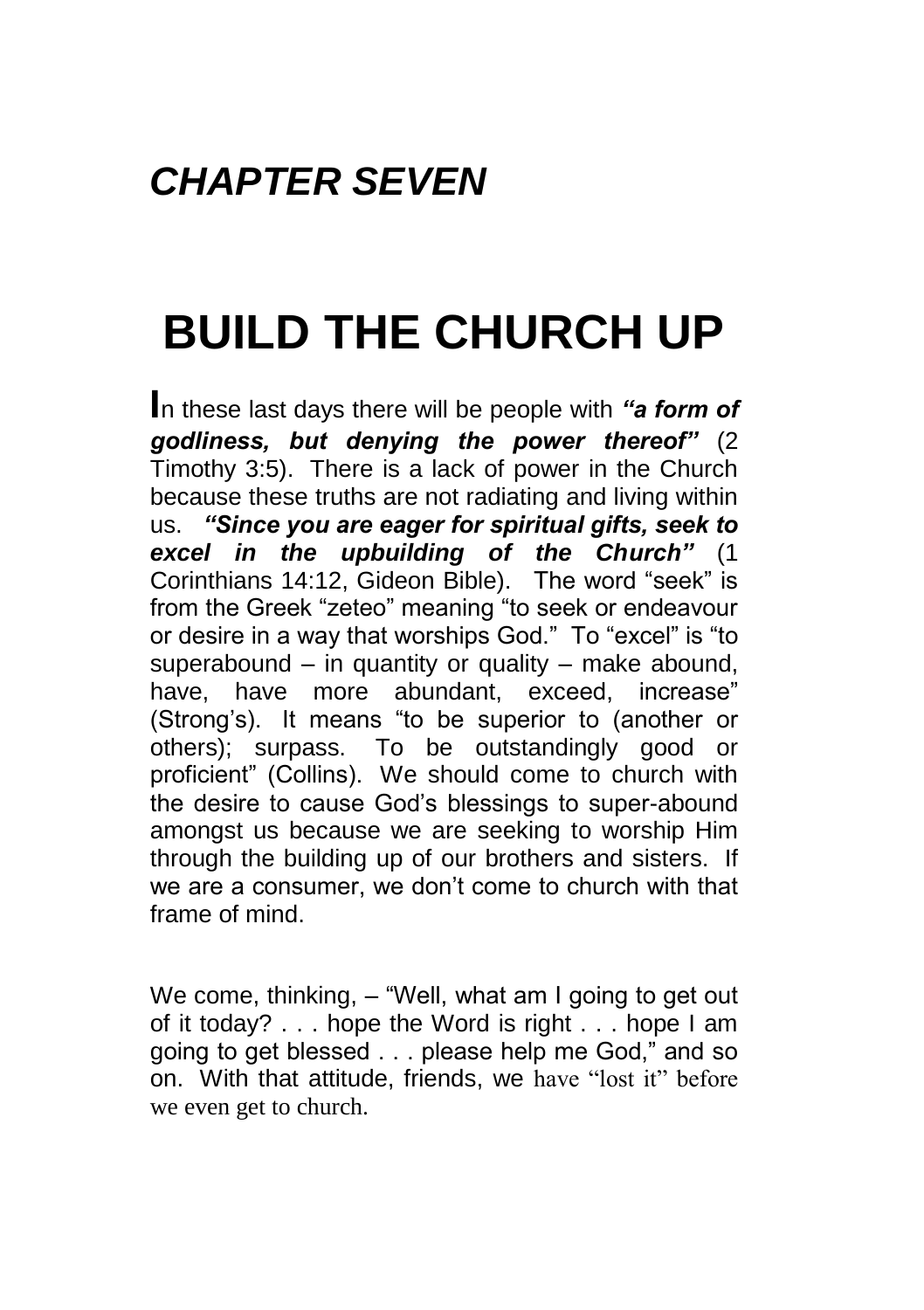Attitude is so important. Our attitude should be that we come to church with a great desire in our heart to build up our brothers and sisters, and, from this, will come forth the worship of God. *"Seek that you may excel to the edifying*  ("the building") *of the Church"* (KJV). The Scriptural term of that word "building" is referring to what we do with the foundation that God has already laid in the Church – apostles and prophets, with Jesus Christ Himself the chief cornerstone (Ephesians 2:20-22).

The only way we can build on that is when we come to church with the attitude of verse 12 – with the desire to build up our brothers and sisters, because in doing that, we are releasing the blessing of God. That is worship, doing good.

We are told that those who believe should do good, especially to those of the household of faith (Galatians 6:10). That is the motivation we need to minister to one another. **Church is not what we can get out of it, but what we can put into it.**

Be earnest in your desire to build the church on the foundation already laid by God (see 1 Corinthians 3:9-18).

Ask yourself, "Does church life need to come up into another realm?"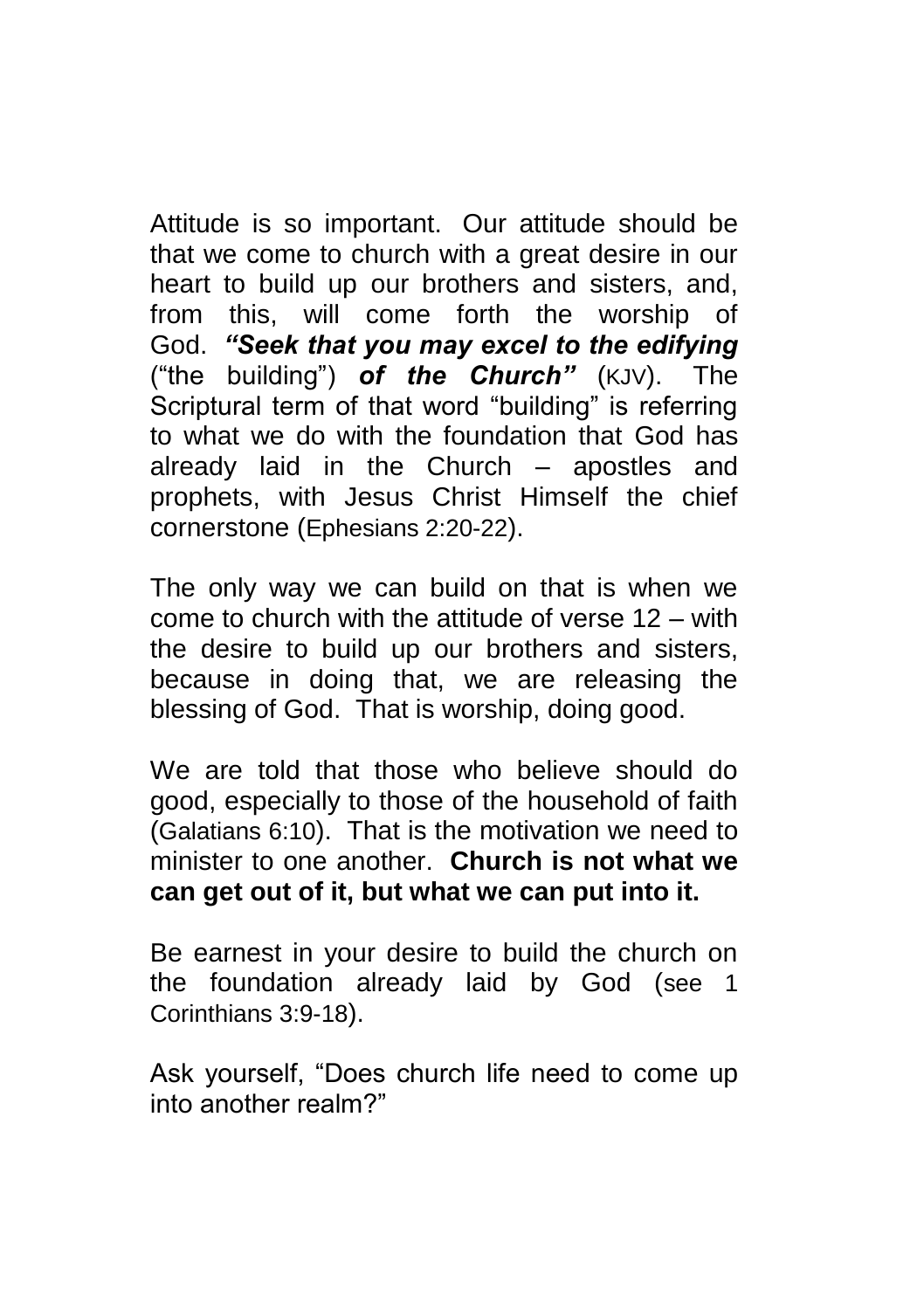How can it come up into another realm? . . . By you and I lifting it up together into another realm because we understand the truth of what God and church is all about. *"We seek to excel to the edifying* ("building") *of the church"* (1 Corinthians 14:12).

Be a Holy Ghost builder!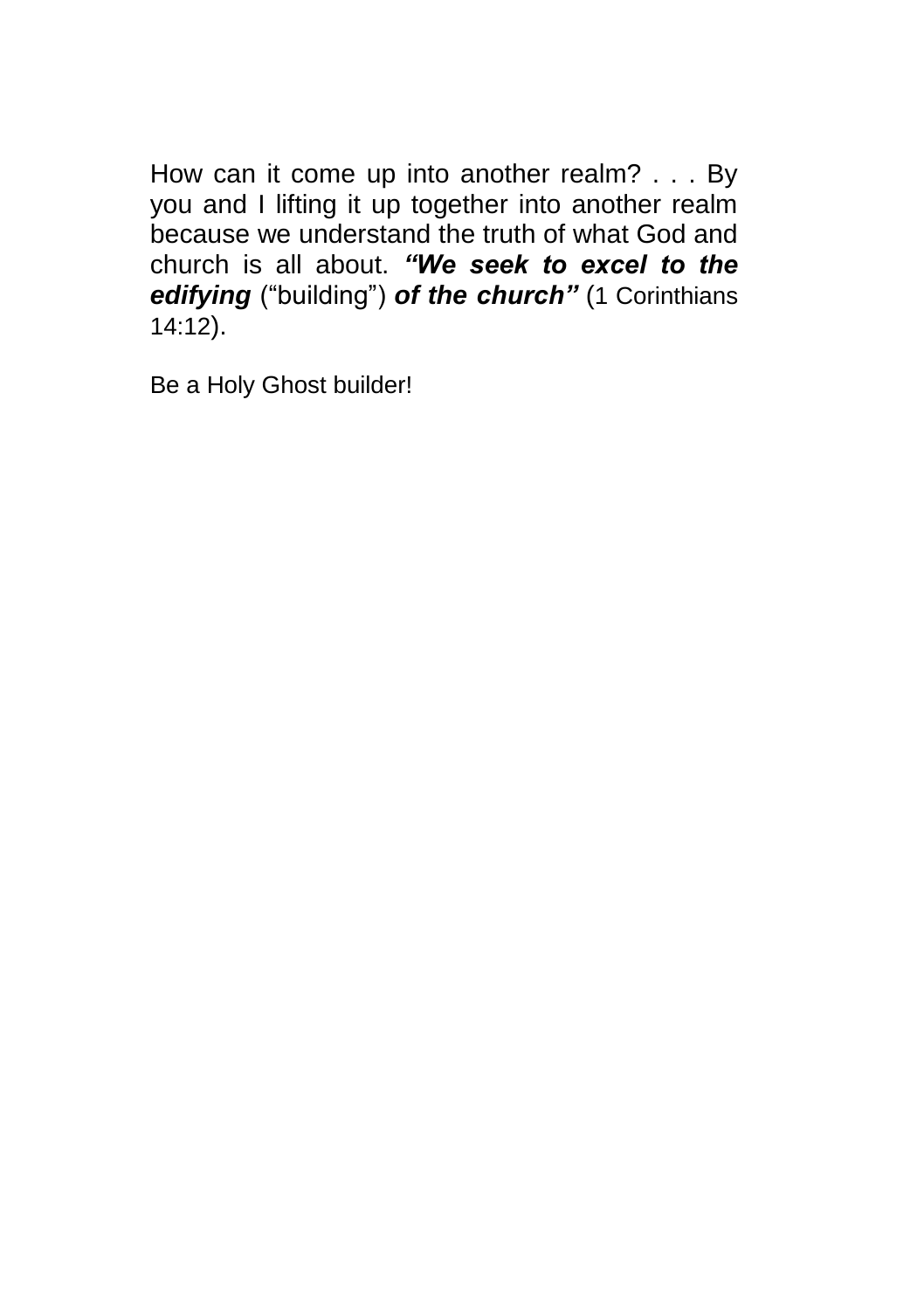### *CHAPTER EIGHT*

## **LOVING GOD IS LOVING PEOPLE**

**T**he Church is all about God and people. For too long we have tried to separate God from people. We say, "I love You, Lord, but I am having a problem with my brothers!" But the Word of God teaches us that we only love God as much **as we** love one another (1 John 4:20-21). That is how God sees it. He turns it the other way round. The more we understand who we are in Jesus Christ, the more we are able to be released to build up people, to the glory of Jesus Christ. We come together to build up. God's hand is upon His **people**. We do not come to church to fulfil some religious obligation! We come because we want to come. God has brought us together and He has given us keys so we can build one another up. That is the truth and we need to rejoice in it.

Church is where it all happens.

Church is where the call of God comes.

Church is where ministries are birthed and developed – where we get the training necessary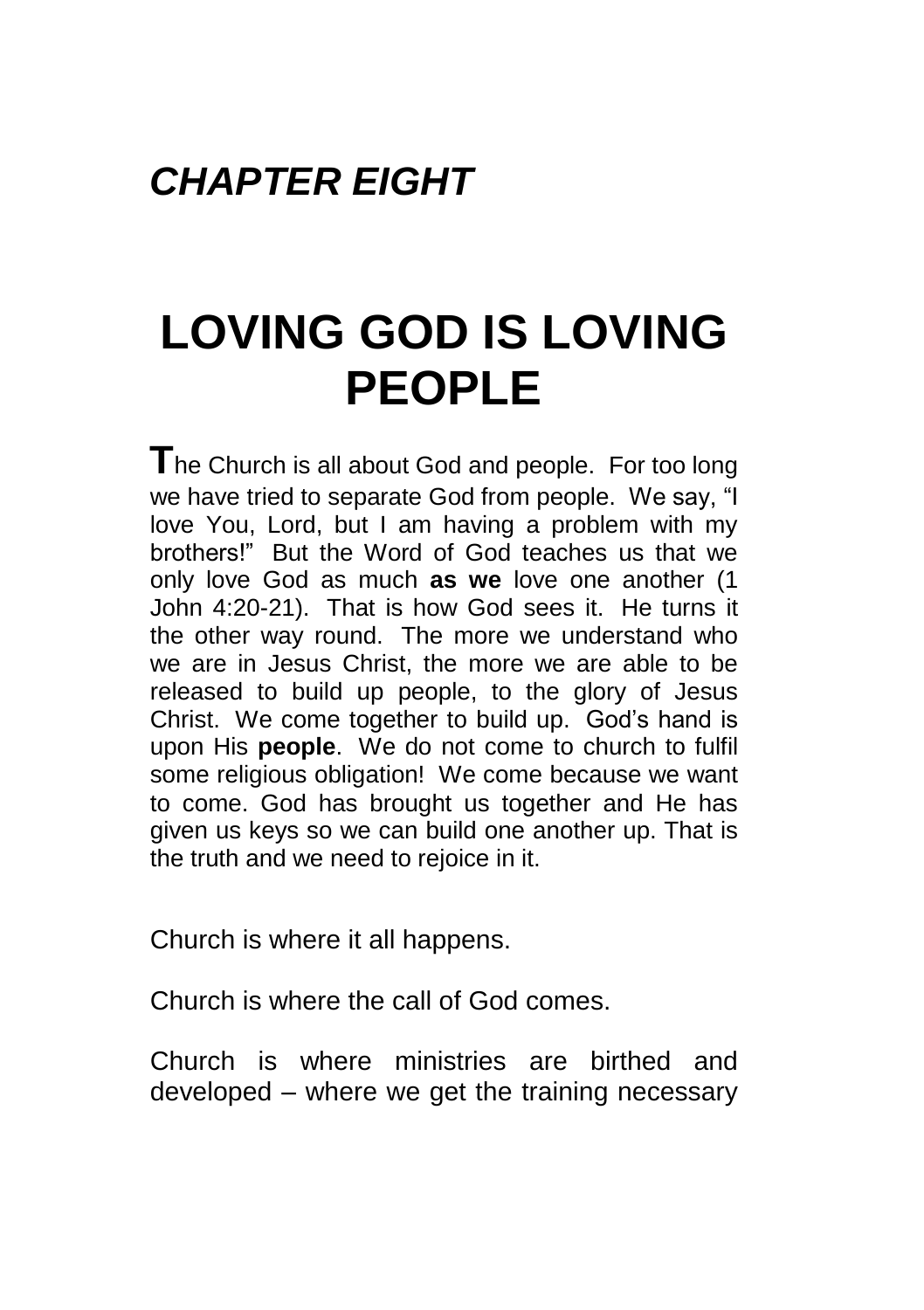for us to accomplish great things in the Kingdom of God. It happens because we're in church!

I look back over my life and I know all the wonderful things that God has done and worked in and through my life, nearly every time it has happened in church. Why did it happen? Because *"Where the brethren dwell together in unity, God commands a blessing, even life forevermore"* (Psalm 133:3).

That is God's purpose for church. People who are blessed with all spiritual blessings; people who have been redeemed by the blood of the Lamb, who know their sins are forgiven; who know they are accepted in the beloved; who know they are called of God; called to be saints, holy, unblameable before Him in love (Ephesians 1:4).

My prayer is that you shall know an increasing effectiveness in releasing the blessings of Jesus Christ the Lord in the church He has placed you. There is such great need for the saints of God to be built up in the truth of the Word of God, and you can be one who inspires and lifts others to be all that Jesus Christ came to make them. May God bless you richly.

*". . . our sufficiency is of God; Who also has made us able ministers of the New Testament; not of the letter, but of the Spirit: for the letter*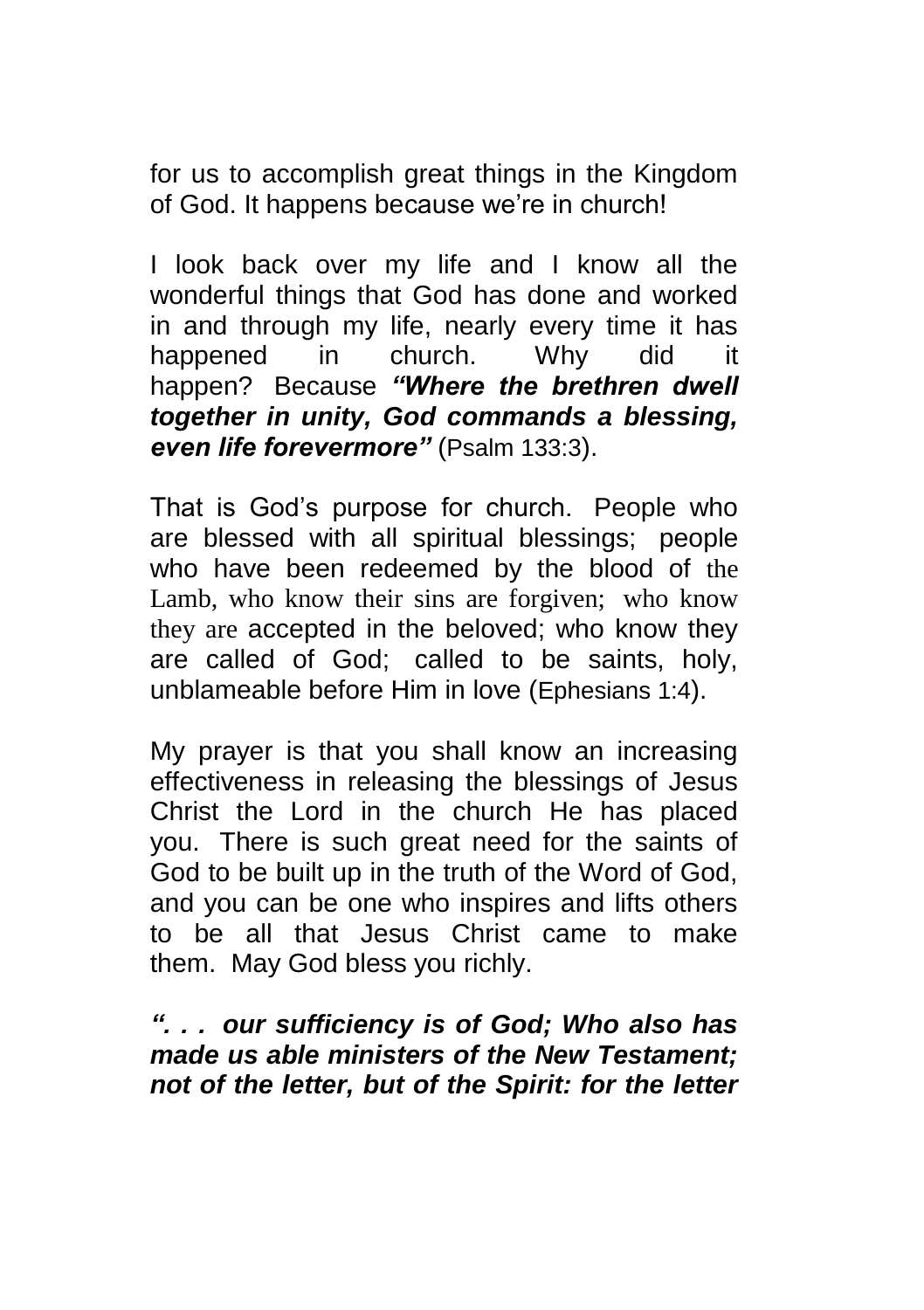*kills, but the Spirit gives life"* (2 Corinthians 3:5- 6, KJV).

*"Now unto Him that is able to do exceeding abundantly above all that we ask or think, according to the power* (Greek: "dunamis" = "ability") *that works in us, Unto Him be glory in the church by Christ Jesus throughout all ages, world without end. Amen"* (Ephesians 3:20-21 KJV).

If you do not have a regular church "home" to be committed to, I encourage you to sincerely seek out a church that proclaims Jesus Christ as Lord, and endeavours to allow the Holy Spirit of God to work in the midst. Don't be a "lone ranger" Christian: (even the "Lone Ranger" needed "Tonto"!)

Do it today!